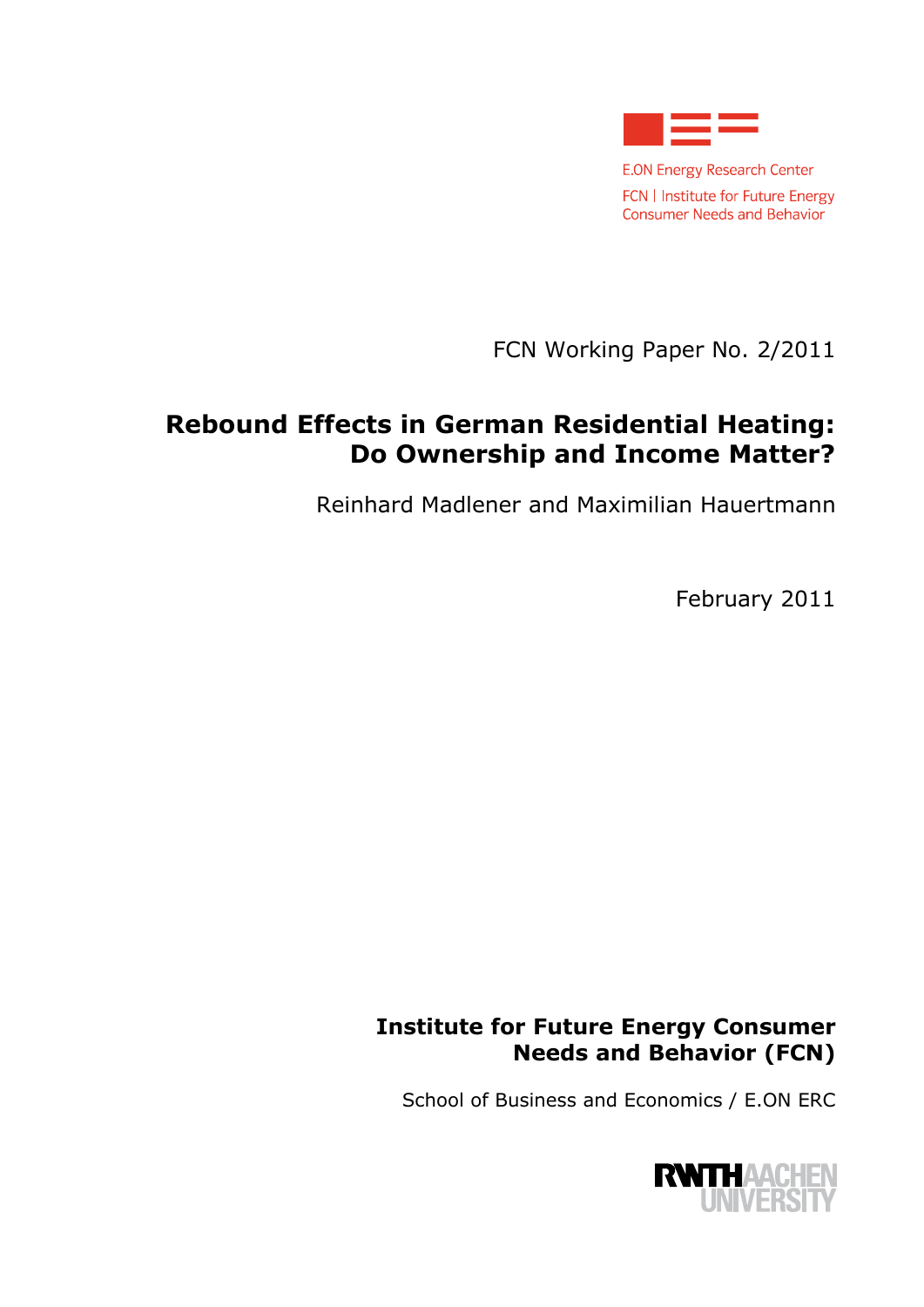

FCN Working Paper No. 2/2011

#### **Rebound Effects in German Residential Heating: Do Ownership and Income Matter?**

February 2011

Authors' addresses:

Reinhard Madlener Institute for Future Energy Consumer Needs and Behavior (FCN) School of Business and Economics / E.ON Energy Research Center RWTH Aachen University Mathieustrasse 6 52074 Aachen, Germany E-mail: RMadlener@eonerc.rwth-aachen.de

Maximilian Hauertmann RWTH Aachen University Templergraben 55 52056 Aachen, Germany E-mail: maximilian.hauertmann@rwth-aachen.de

Publisher: Prof. Dr. Reinhard Madlener Chair of Energy Economics and Management Director, Institute for Future Energy Consumer Needs and Behavior (FCN) E.ON Energy Research Center (E.ON ERC) RWTH Aachen University Mathieustrasse 6, 52074 Aachen, Germany Phone: +49 (0) 241-80 49820 Fax: +49 (0) 241-80 49829 Web: www.eonerc.rwth-aachen.de/fcn E-mail: post\_fcn@eonerc.rwth-aachen.de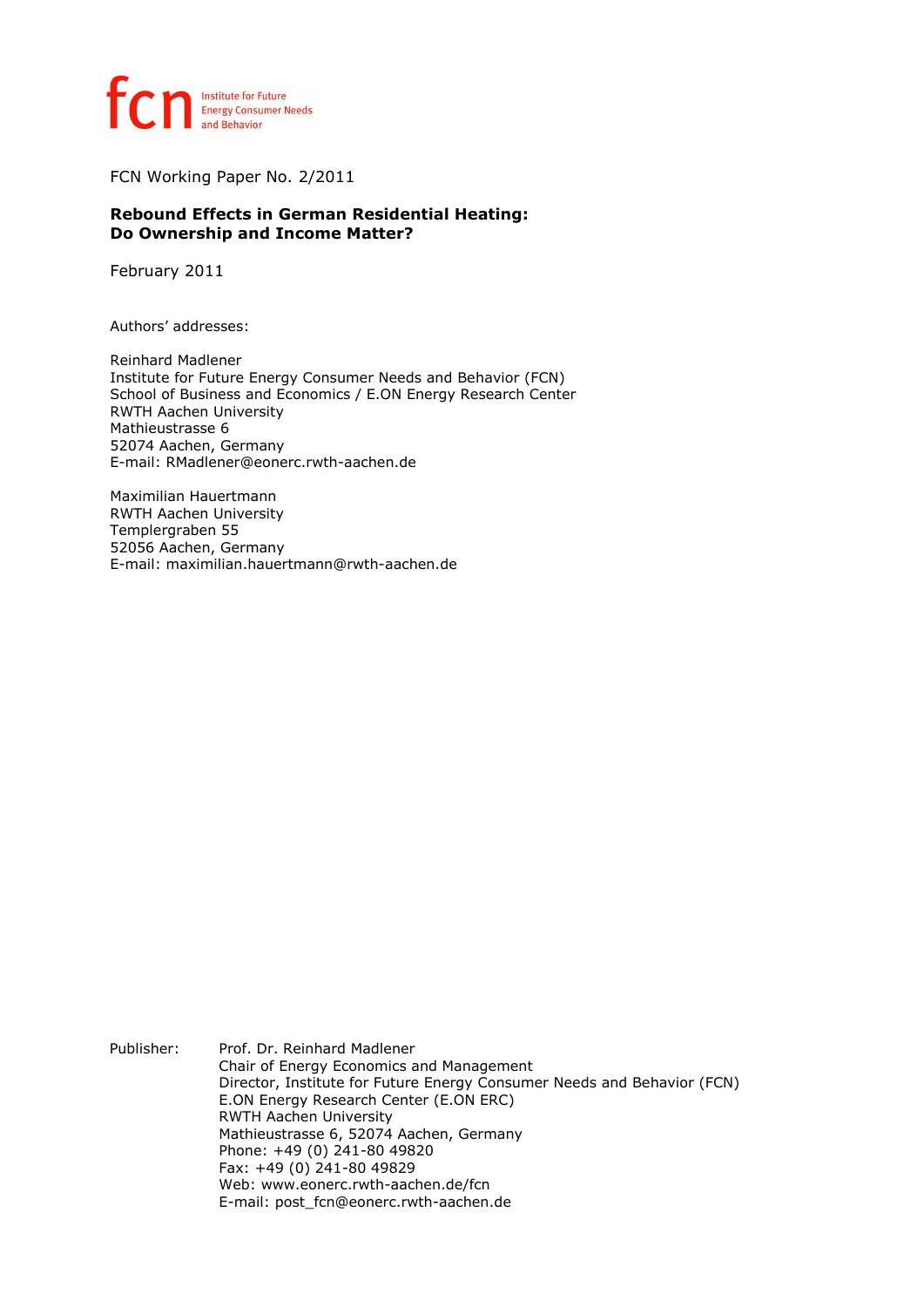## **Rebound effects in German residential heating: Do ownership and income matter?**

Reinhard Madlener<sup>1,\*</sup> and Maximilian Hauertmann<sup>2</sup>

*1 Institute for Future Energy Consumer Needs and Behavior (FCN), School of Business and Economics / E.ON Energy Research Center, RWTH Aachen University, Mathieustrasse 6, 52074 Aachen, Germany*

*<sup>2</sup> RWTH Aachen University, Templergraben 55, 52056 Aachen, Germany*

February 2011

## **Abstract**

In this paper, by using panel data and a fixed effects model, we estimate the direct rebound effect related to space heating in German residential households. The data used are from a representative repeated survey among some 11,000 households in Germany provided by the German Institute of Economic Research (DIW Berlin). We find that for the size of the direct rebound effect, i.e. the amount of energy consumption "taken back" when energy efficiency rises, income and ownership matter significantly. The estimated rebound effects for the different household groups range between 12% for owners (income class "all") and 49% for tenants (income class "low"). Tenants are found to have much higher rebound effects. Higherincome owner households have a slightly higher rebound than lower income households (14% vs. 13%), whereas for tenant households the outcome is reversed (31% vs. 49%). We conclude that energy rebound effects in the residential sector should be tackled in energy policy making in a differentiated way, and certainly not ignored in energy efficiency policies.

*Key words:* Rebound effect; SOEP panel; fixed effects; energy efficiency *JEL classification:* D12, Q41;

## **1. Introduction**

 $\overline{a}$ 

Climate change mitigation requires a reduction in (fossil) energy consumption and  $CO<sub>2</sub>$ emissions in all sectors of the economy. To tackle this challenge, among other decarbonizing

 $*$  Corresponding author. Tel. +49 241 80 49 820, fax. +49 241 80 49 829, e-mail. RMadlener@eonerc.rwthaachen.de (R. Madlener).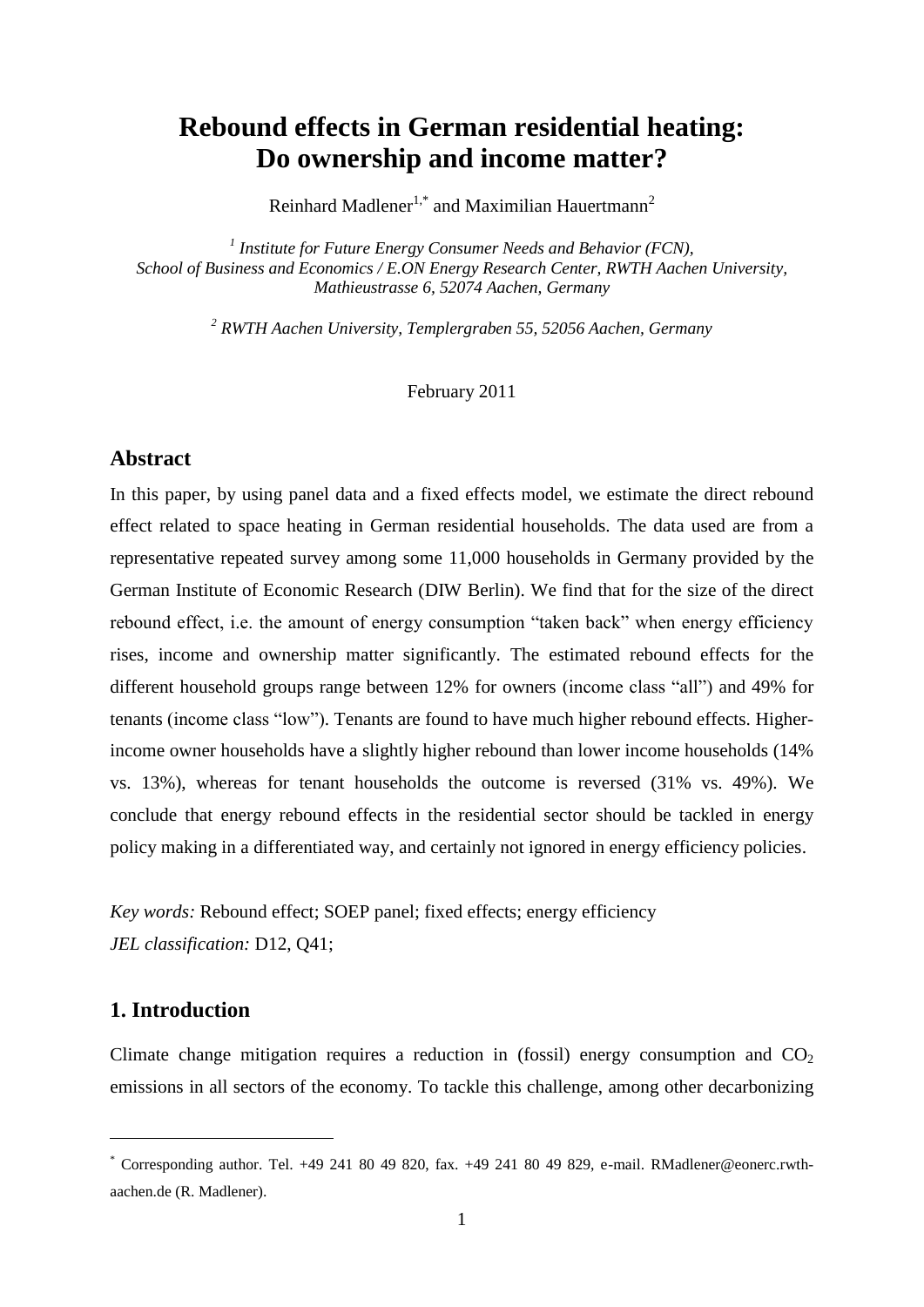action, rigorous energy efficiency improvements are required. The implementation of measures to raise energy efficiency calls for sound energy policy design and a better understanding of the relevance of both rebound and habit persistence effects.

The European Commission has implemented a Directive in 2002 concerning energy efficiency of buildings (EU Directive 2002/91/EC; CEC 2002), the regulations of which have to be implemented by the member states into national legislation. In Germany, where space heating accounts for about one third of total final energy consumption, and thus a major share, a revised Energy Saving Ordinance (EnEV 2009) has recently entered into force, and the next revision to be implemented in 2012 is currently under way. Residential households have the largest share in energy consumption for space heating (in Germany ca. 30%). Especially existing buildings have a substantial economic potential for energy savings.

Generally speaking, after introducing an energy efficiency measure, a change in the residential households" energy consumption behavior can reduce the energy savings potential expected based on engineering-economic calculations alone. This effect is known as "rebound effect" (Khazzoom, 1980; Brookes, 1990) and, if larger than unity, can even lead to an increase in energy consumption as a result of energy efficiency improvements, referred to as "backfire" or the "Khazzoom-Brookes postulate" (Saunders, 1992), which would make energy efficiency policies even counterproductive. In the literature, various types of rebound are distinguished (direct, indirect, economy-wide; cf. Sorrell and Dimitropoulos, 2008). According to our literature review reported in section 2, comparable studies on the rebound effect in residential heating for other countries than Germany range from some 20-45%. Up to now, however, empirical evidence on the rebound effect in German households is scarce, and a distinction between homeowners and tenants is still lacking.

In this paper, we estimate the direct rebound effect related to space heating in German residential households using a fixed effects model, and explicitly account for the relevance of ownership vis-à-vis tenancy on the one hand, and of disposable income on the other hand. The data used are from a representative repeated panel survey (SOEP) among some 11,000 residential households in Germany, provided by the German Institute of Economic Research (DIW Berlin). The data sets for owners and tenants, respectively, are additionally split by income groups (all, low, high), thus enabling to gain some additional insights from the analysis.

We find that for the size of the direct rebound effect, i.e. the amount of energy consumption "taken back" when energy efficiency rises, income and ownership matter significantly. The estimated rebound effects range between 12% for owners and 49% for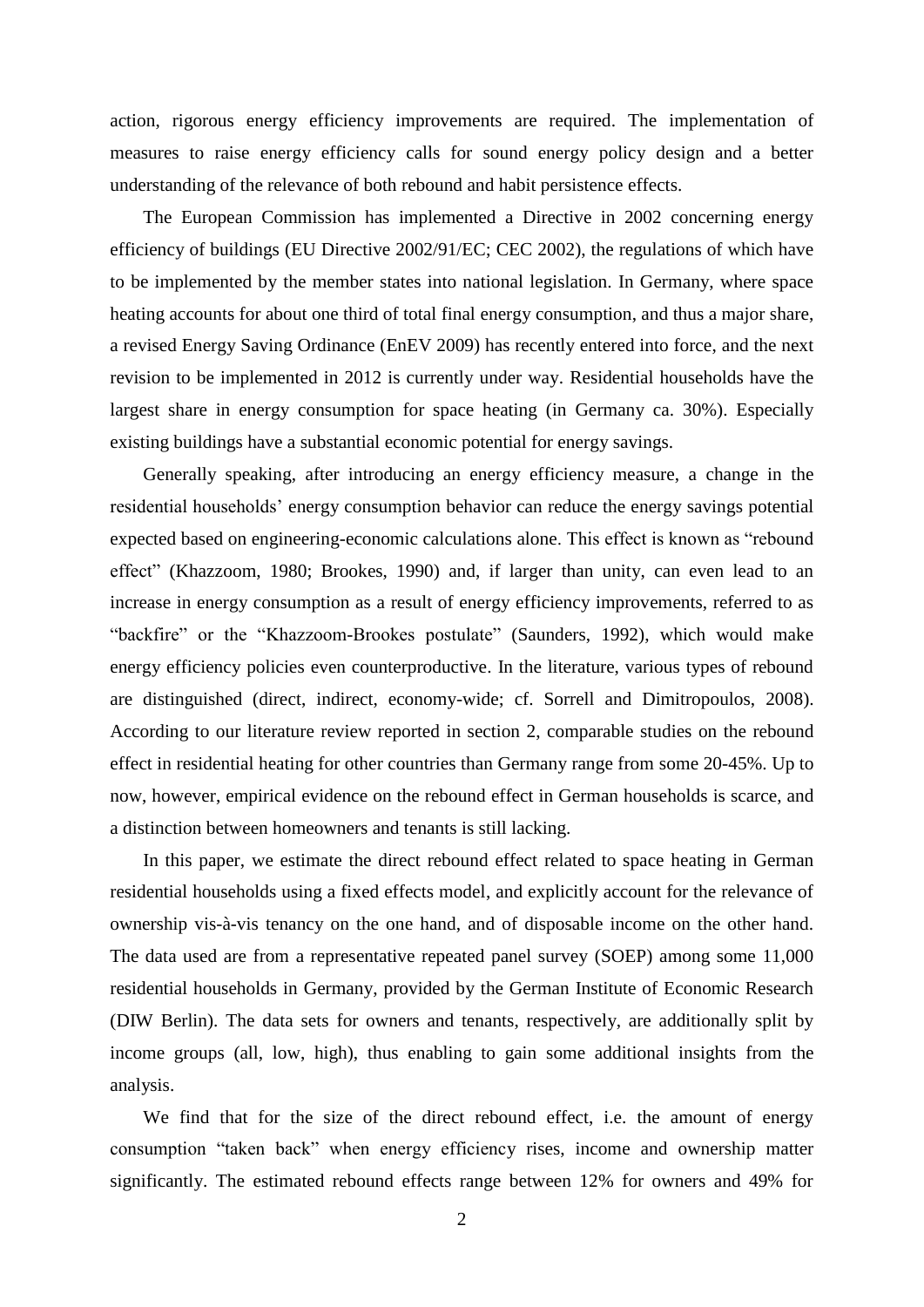tenants (low income class). In other words, the main results from our study suggest that only between 51% and 88% of the energy saving potentials in the German residential sector could actually be realized, calling for a dedicated policy to mitigate the rebound effect in energy efficiency policy-making. Compared to other studies without panel data, our results are quite similar. The distinction between homeowners and tenants, to the best of our knowledge, is an original contribution of our panel econometrics rebound research. From the study, we can conclude that effective energy- and climate policy-making does not only depend on the technical boundary conditions, but also on behavioral change as a reaction to energy efficiency improvements. On the one hand, such improvements have the potential to reduce their energy consumption further, while, on the other hand, they can have negative consequences due to the rebound effect.

The remainder of this paper is organized as follows. Section 2 reviews the related literature. Section 3 contains alternative definitions of the rebound effect, Section 4 introduces the model specification used. Section 5 contains a description of the data and Section 6 the results obtained. Section 7 summarizes and concludes.

## **2. Related literature**

 $\overline{a}$ 

In order to enable a comparison of the results, the econometric studies are classified by aggregation level, static or dynamic model, type of data, model structure, functional form and estimation method.<sup>1</sup> In this section, we review some econometric studies on the rebound effect for space heating in residential households that are similar to the present study regarding its categorization. For reasons of comparability of these studies with our study we especially put emphasis on similarities with respect to the level of aggregation of the data used, the focus on the household sector, and the definition of the rebound effect adopted.

Haas and Biermayr (2000) use time series analysis for estimating the rebound effect for space heating in Austria for the period 1970 until 1998. The simple econometric model includes, apart from the energy price, also heating degree days and effective consumption expenditures as further explanatory variables. The real energy price is an average from weighted fuel prices. The econometric analysis estimates the rebound effect to be about 30%. Apart from time series econometrics, the authors use complementary approaches to estimate the rebound effect that are very different in their categorization from the present study. Overall, the various approaches used yield rebound estimates in the range from 20-30%.

<sup>&</sup>lt;sup>1</sup> For a detailed description of the categories see Sorrell and Dimitropoulos (2007: 24-39).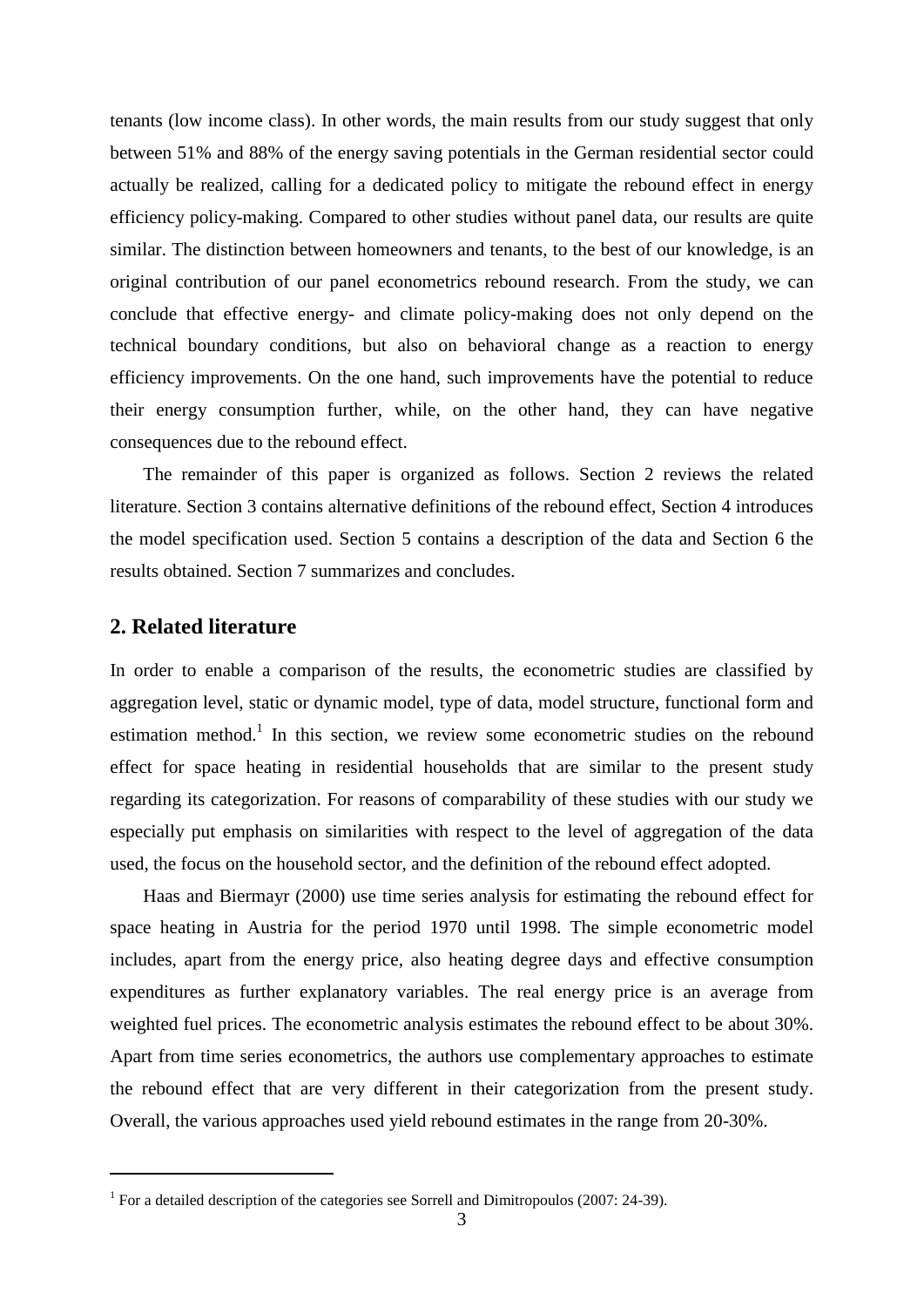Nesbakken (2001) estimates the energy consumption for space heating in Norway by means of a discrete-continuous approach. To this end, the choice of heating technology is modeled/estimated in a first stage. Residential households choose between electricity-only, electricity and oil, electricity and wood or a combination of all three fuels. In a second stage, energy consumption is modeled and estimated. As in the present study, aside from energy price and income of the households, also the size of the households, heating degree days and the age of the buildings are included as explanatory variables in the model. Nesbakken employs in her study cross-sectional data of a sample of 551 Norwegian households in the year 1990. The price elasticities for the determination of the rebound effect are based on changes in average energy prices and are determined separately for each individual heating technology. The results range from -0.15 for the combination of all three fuels to -0.55 for electricity-only heating. The average price elasticitiy of all households suggests a rebound effect of 21%.

Guertin et al. (2003) report results, among others, for the rebound effect of space heating in Canada. In their study they use cross-sectional data for 440 households for the year 1993. In an econometric model for energy consumption, the explanatory variables include energy price, income of the households and heating degree days, but also additional regressors on technical information of the living area (e.g. room temperature, total and heated area and number of floors, doors and windows). The rebound effect estimated in the form of price elasticities range from 34% for high income classes to 51% for low income classes. The rebound on average for the sample lies at around 43%. With the help of a frontier analysis Guertin et al. additionally estimate the energy efficiency of water heaters and stoves. Another rebound effect is estimated by including this information for energy efficiency improvements, yielding an average rebound effect of 39%. High income classes exhibit a lower value at 29%, compared to low income classes at 47%.

The range of values for the rebound effects from these studies range on average from 21- 43%, enabling a comparison with the results obtained from the present study. There are several commonalities among the studies reviewed with regard to the framework conditions considered. Still, the results are only comparable with the present study to the extent that differences in the framework conditions are taken care of.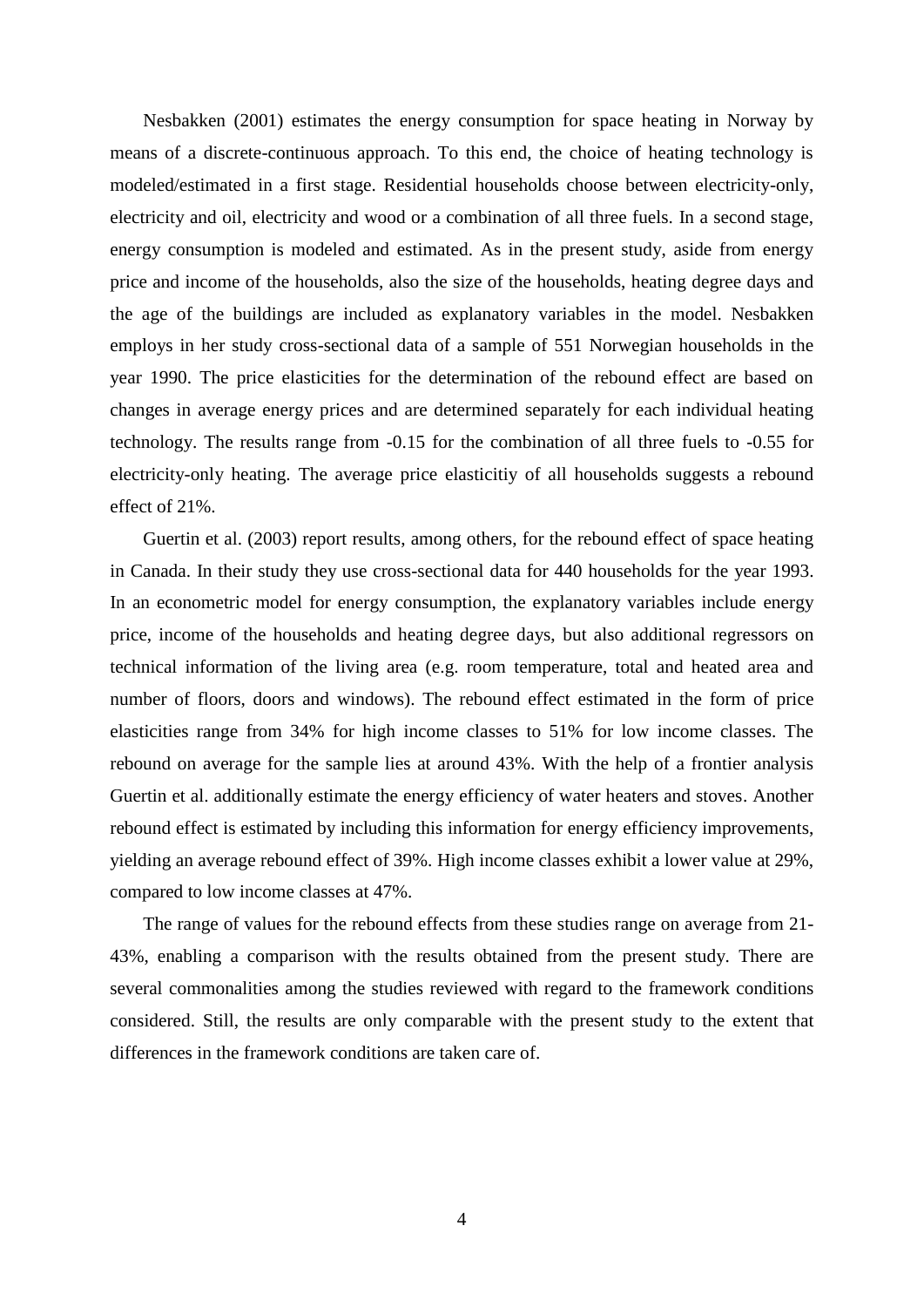## **3. The Rebound Effect**

In order to determine the existence and the magnitude of the direct rebound effect, some basics and knowledge of the influencing factors are needed, which is the purpose of the following subsection.

#### **3.1 Energy application, energy efficiency and the direct rebound effect**

The direct rebound effect for some energy service, such as space heating in residential households, results from the estimated technical energy savings minus the actual amount of energy saved, after introduction of measures to raise energy efficiency (Herring, 2009: 4). Hence the computation of the rebound effect requires a comparison of energy consumption before and after the introduction of the efficiency measure. As consumers do not reap utility directly from the consumption of energy resources, the computation of energy consumption requires an understanding of the *demand for energy services*.

Specifically, energy demand (*E*) can be derived from the demand for energy services (*ES*). For instance, energy demand for gasoline depends on the intensity of driving a car. Almost all energy services require a certain form of energy, albeit the share of energy cost in the total cost for a specific energy demand may vary greatly (Sorrell and Dimitropoulos, 2007: 4).

*Useful energy* (*S*) is an important characteristic of an energy service. *S* can be measured by various thermodynamic or physical indicators. The right choice of indicators depends on the system considered, the purpose of the analysis and the available data base (Patterson, 1996: 377-390). For instance, useful energy in the case of individual car mobility can either be measured as vehicle miles, person-miles, or the (less common) ton-miles.

Apart from useful energy further characteristics (*A*) can exist, that together constitute an energy service and that can be combined with *S* in many different ways. For instance, cars differ with respect to their velocity and comfort, whereas the basic purpose of transporting people is fulfilled by all of them (Sorrell et al., 2009: 1357).

The *household production model* of Becker (1965) contributes to a better understanding of the demand for energy services. The framework describes three trade-offs of consumers and producers in consuming energy services. It helps to balance between useful work and the other characteristics of energy demand. Furthermore, there is a trade-off between energy, capital, other consumer goods and time in the "production" of an energy service. The third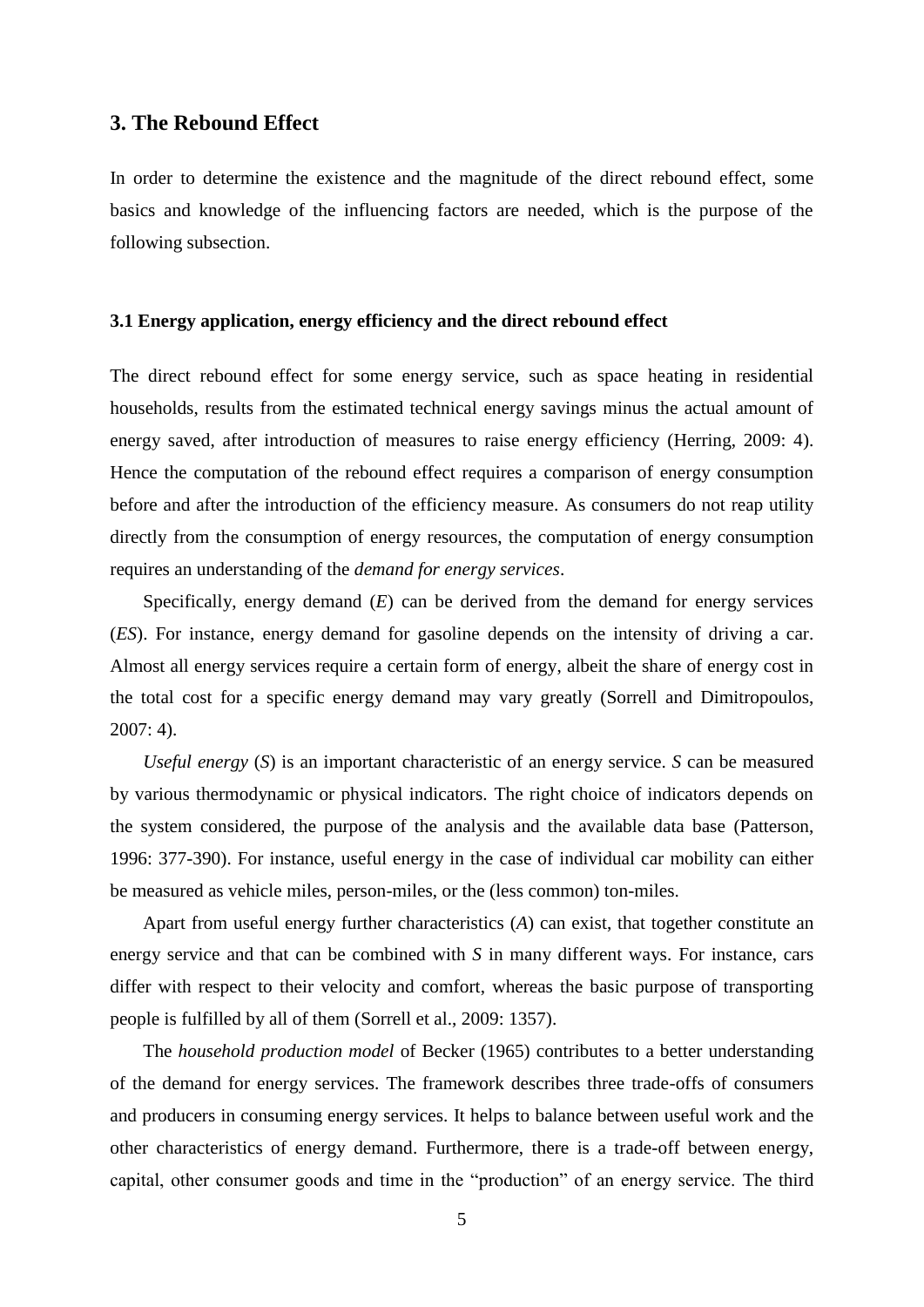trade-off is between the consumption of different energy services (Sorrell und Dimitropoulos, 2007: 6).

The correct functioning of an energy service is guaranteed by the provision of an energy service, which requires input factors, such as labor, materials, and energy. The relevant energy system for the heating of households can be thought of in the form of radiators, heating pipes, a boiler, building substance, isolation, glazing of the house etc. (Sorrell et al., 2009: 1357).

The required energy efficiency of a system  $(\varepsilon)$  required for the computation of the rebound effect is the ratio between useful work (*S*) and energy demand (*E*):

$$
\varepsilon = \frac{S}{E}.\tag{1}
$$

Depending on the system boundary, energy efficiency can then be defined in various ways, as the following exposition shows (cf. Sorrell et al., 2009: 1357).

#### **3.2 Definition of the direct rebound effect via elasticities**

The rebound effect can be defined by *elasticities of energy efficiency*. Its mechanism can be defined as the impact on the cost of useful energy. The energy costs of useful work  $(P<sub>S</sub>)$  are part of the total cost of useful work ( $P_{\text{Total}}$ ) and defined as follows (Sorrell and Dimitropoulos, 2007: 6):

$$
P_{\rm s} = \frac{P_{\rm E}}{\varepsilon} \,. \tag{2}
$$

The energy price is denoted by  $P_{\rm E}$ . Total costs ( $P_{\rm Total}$ ) include, apart from the energy costs, additionally annual capital cost  $(P_K)$ , maintenance cost  $(P_M)$  and the variable cost  $(P_V)$ (Sorrell and Dimitropoulos, 2007: 6):

$$
P_{\text{Total}} = \frac{P_{\text{E}}}{\varepsilon} + P_{\text{K}} + P_{\text{M}} + P_{\text{V}}.
$$
\n(3)

The realization of an energy efficiency improvement raises the value of the energy efficiency  $(\varepsilon)$ , the energy costs of useful work  $(P_s)$  decrease and, therefore, also the total costs (*P*Total). Consumers will demand useful work (*S*) by means of a more intensive use of the energy-using capital stock. The change in energy consumption will then be smaller than the change in energy efficiency ( $\Delta E/E < -\Delta \varepsilon/\varepsilon$ ). In the absence of a rebound effect, *S* remains unchanged and *E* is reduced proportionally to the improvements in energy efficiency ( $\Delta E/E =$  $-\Delta \varepsilon/\varepsilon$  (Sorrell and Dimitropoulos, 2007: 6).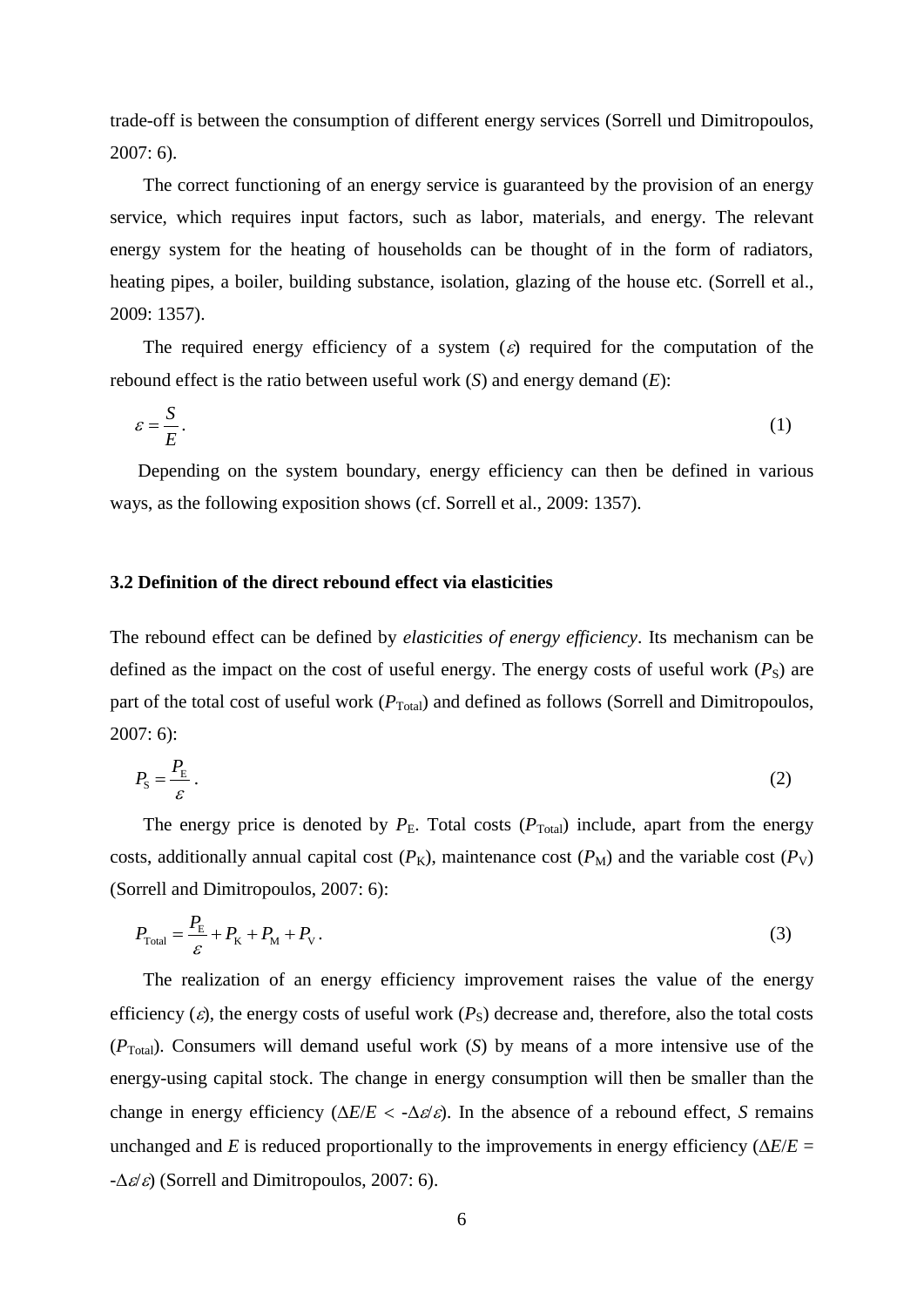However, apart from these price effects we also have to consider other influencing factors (Sorrell et al., 2009: 1357). For instance the level of the rebound effect can also be influenced by *saturation effects*. If consumption of a particular energy service rises, the rebound effect should diminish as a consequence. The reason is the decreasing marginal utility of an additional consumption of an energy service. For instance, after an energy efficiency improvement of the heating system in a residential household we would expect a decrease in the rebound effect, the more the indoor temperature is aligned to the most comfortable indoor temperature. Milne and Boardman (2000: 422) come to the conclusion that the rebound effect in low-income groups of society is larger, as these are typically further away from the most comfortable living space temperature.

A source for high rebound effects can be marginal consumers, that only through cost reductions achieved by energy efficiency are given an opportunity or the desire to consume a certain energy service (Sorrell et al., 2009: 1357). Especially in developing countries there is thus a possibility of large rebound effects (Roy, 2000). For the case of space heating in Germany the impact of the marginal consumers can be expected to be unimportant, as even the lowest income groups have access to heated living space due to the social security system.

The definition of the direct rebound effect by energy efficiency elasticities are provided in the following section [3.2.1.](#page-8-0) The subsequent section then introduces the definition and restrictions of rebounds via price elasticities. For a detailed elaboration of the derivation of the definitions see Sorrell und Dimitropoulos (2007: 6-12).

### <span id="page-8-0"></span>*3.2.1 Definition of energy efficiency elasticities*

The rebound effect can be calculated by the following two energy efficiency elasticities (Sorrell and Dimitropoulos, 2007: 6f):

 $\eta_{\varepsilon}(E)$ : elasticity of energy demand (*E*) with regard to energy efficiency ( $\varepsilon$ )

 $\eta_{\varepsilon}(S)$ : elasticity of useful energy demand (S) with regard to energy efficiency

From the equation  $\varepsilon = S/E$ , we can derive the following relationship (Sorrell and Dimitropoulos, 2007: 7):

$$
\eta_{\varepsilon}(E) = \eta_{\varepsilon}(S) - 1. \tag{4}
$$

Equation (4) defines the direct rebound effect by energy efficiency elasticities (Sorrell and Dimitropoulos, 2007: 7). The elasticity  $\eta_{\varepsilon}(S)$  is commonly used for the measurement of the direct rebound effect. If an elasticity  $\eta_{\varepsilon}(S) = 0$  and thus  $\eta_{\varepsilon}(E) = -1$  is measured, there is no rebound effect, and the actual energy savings are equal to the technical predictions. In case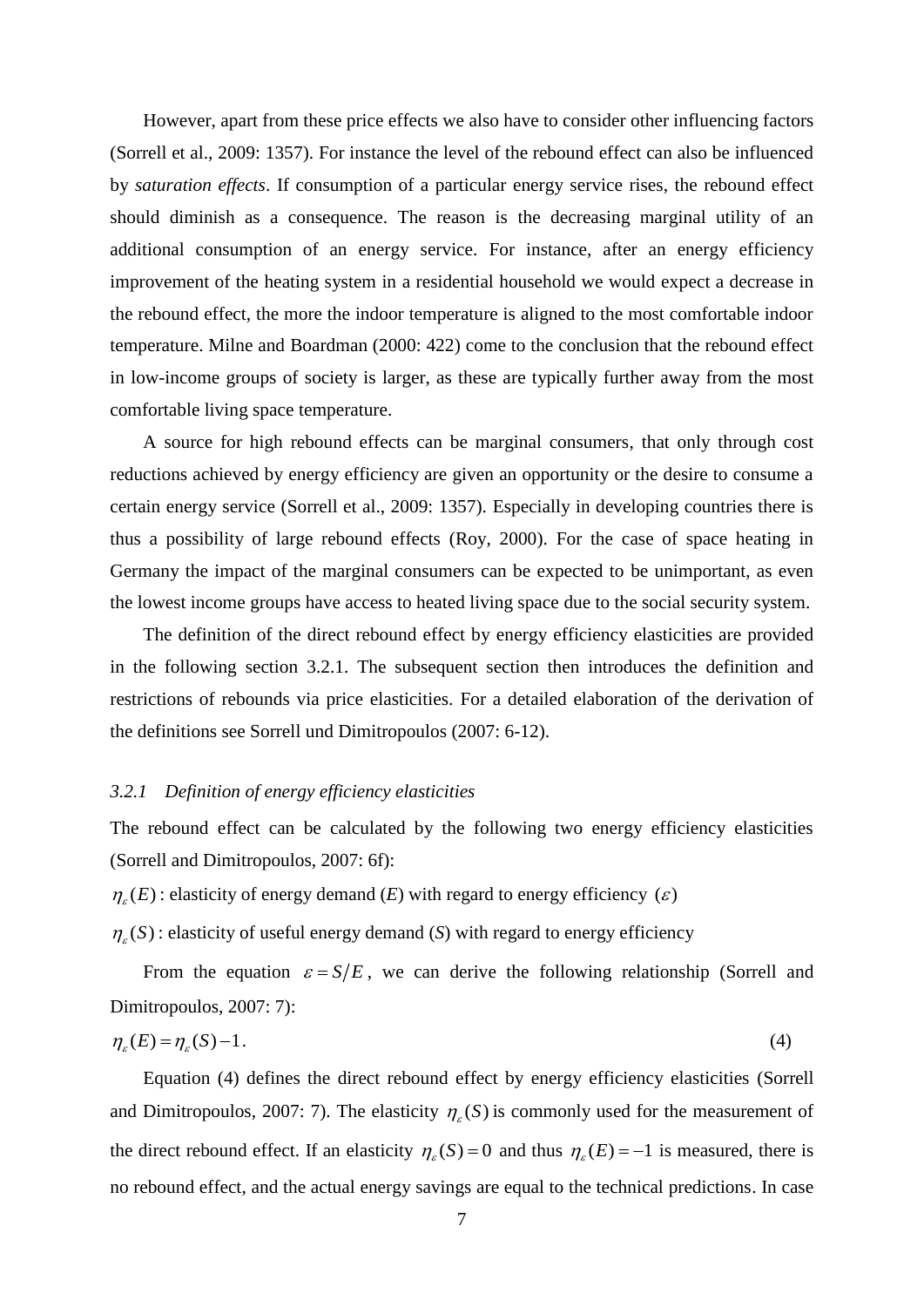of a positive rebound effect the elasticities take values of  $\eta_{\varepsilon}(S) > 0$  and  $0 > \eta_{\varepsilon}(E) > -1$ , respectively. Backfire implies elasticities of  $\eta_{\varepsilon}(S) > 1$  and  $\eta_{\varepsilon}(E) > 0$ . The size of the rebound effect is expressed in percent. A rebound effect of 20%, for instance, means that the predicted technical energy saving potential is realized at 80%. Elasticities in this case would take values of  $\eta_{\varepsilon}(S) = 0.2$  and  $\eta_{\varepsilon}(E) = -0.8$ . The energy savings loss can be attributed to the increased demand for useful energy (Sorrell et al., 2009: 1359).

#### *3.2.2 Definition by price elasticities*

The availability of data, among other issues, determines the choice of elasticity for the measurement of the rebound effect. In case no or no suitable data are available for the computation of energy efficiency elasticities, the size of the rebound effect can alternatively also be estimated by means of price elasticities, using the following definitions (Sorrell and Dimitropoulos, 2007: 8-12):

 $\eta_{P_S}(S)$ : Elasticity of demand for useful energy (*S*) with regard to the cost of useful energy/work ( $P<sub>S</sub>$ )

 $\eta_{P_E}(S)$ : Elasticity of demand for useful energy with regard to energy price ( $P_E$ )

 $\eta_{P_E}(E)$ : Elasticity of energy demand  $(E)$  with regard to energy price.

The negative of  $\eta_{P_S}(S)$ ,  $\eta_{P_E}(S)$  or  $\eta_{P_E}(E)$  can under certain assumptions approximate  $\eta_{\varepsilon}(S)$  and thus allow to determine the rebound effect. Equation (5) defines the rebound effect by means of the elasticity  $\eta_{P_s}(S)$  (Sorrell and Dimitropoulos, 2007: 8-12):

$$
\eta_{\varepsilon}(E) = -\eta_{P_{\mathcal{S}}}(S) - 1. \tag{5}
$$

In many cases there are no data about energy efficiency data available, or they are not usable. The elasticities  $\eta_{P_E}(S)$  and  $\eta_{P_E}(E)$  do not require this information and define the rebound effect in equations (6) and (7) (Sorrell and Dimitropoulos, 2007: 8ff):

$$
\eta_{\varepsilon}(E) = -\eta_{P_E}(S) - 1\tag{6}
$$

$$
\eta_{\varepsilon}(E) = -\eta_{P_E}(E) - 1. \tag{7}
$$

Note that the calculation of the rebound effect by means of these two elasticities is only valid if two assumptions apply. First, consumers have to react to a price decrease in the same way as to an increase in energy efficiency (and vice versa). Second, energy efficiency must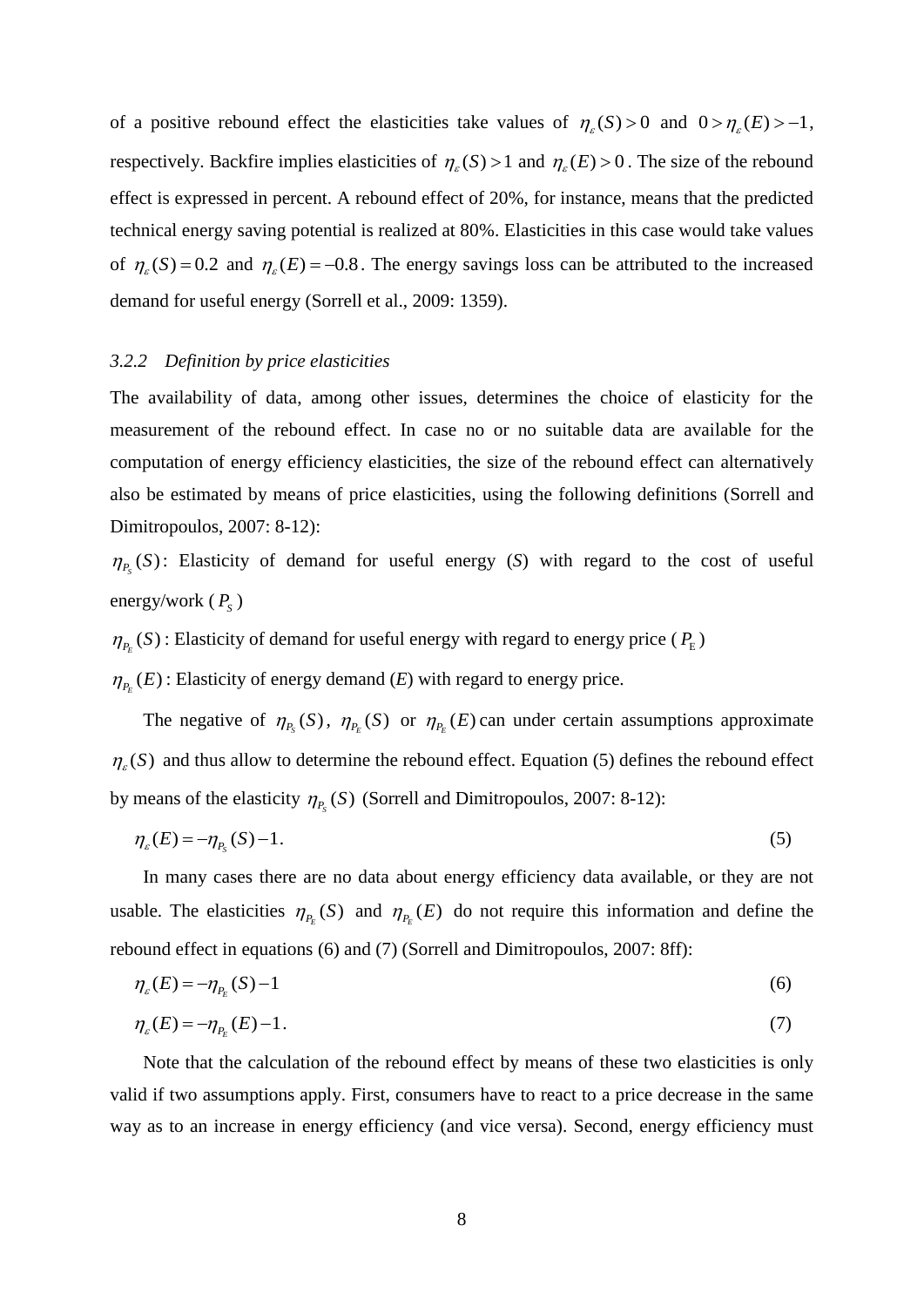not be influenced by changes in energy price  $(\eta_{P_E}(\varepsilon) = 0)$  (Sorrell and Dimitropoulos, 2007: 10).

Note that the definition of the rebound effect by means of  $\eta_{P_E}(E)$  from (7) is particularly useful, if energy demand is attributable to a single energy service (e.g. space heating). In contrast, if demand is derived from a bundle of energy services, such as for instance electricity consumption of a household, the price elasticitiy is less useful as a rebound measure (Sorrell and Dimitropoulos, 2007: 10).

There is a possibility that the computation by means of equation (7) overestimates the rebound effect. This overestimation can be attributed to the following reasons (Sorrell and Dimitropoulos, 2007: 12): (i) correlation between energy efficiency and other input factors; (ii) endogeneity of energy efficiency; and (iii) role of time costs and energy efficiency in the production and consumption of energy services.

Regarding (i), capital costs are especially relevant in the context of correlation with energy efficiency. For instance, the price of a new central heating rises the more energyefficient it is. We can assume that increased capital costs decrease the demand for useful energy in the long run. If this reduction in demand is lacking in the calculation of the rebound effect, the result can be upward biased (Sorrell and Dimitropoulos, 2007: 13).

Regarding (ii), the definitions of the rebound effect in  $(4)$ – $(7)$  assume that the energy efficiency is exogenously given. In reality, energy efficiency may be influenced by one or more variables. In particular, energy efficiency can be a function of energy price. In the short run, increased energy prices can be expected to lead to energy-saving behavior of energy consumers. In the long run, consumers could opt for the adoption of more energy-efficient products (Sorrell and Dimitropoulos, 2007: 15f).

On the basis of assumptions on endogenous energy efficiency, (8) yields an expression on the relative size of the respective price elasticities (Sorrell and Dimitropoulos, 2007: 16).

$$
|\eta_{P_E}(S)| \le |\eta_{P_S}(S)| \le |\eta_{P_E}(E)| \le |\eta_{P_S}(E)|.
$$
\n(8)

This expression shows that for a particular energy application the elasticitiy  $\eta_{P_E}(E)$ constitutes an upper bound for the rebound effect (Sorrell and Dimitropoulos, 2007: 16)

Regarding (iii), Binswanger (2001) argues that time cost and time efficiency have an important impact on the energy use and especially on the rebound effect. Some energy applications allow for a trade-off between time and energy efficiency. For instance, a sports car is less energy-efficient as a compact car, but may save some time. If such a trade-off is possible in the case of an energy application, for certain assumptions the rebound effect may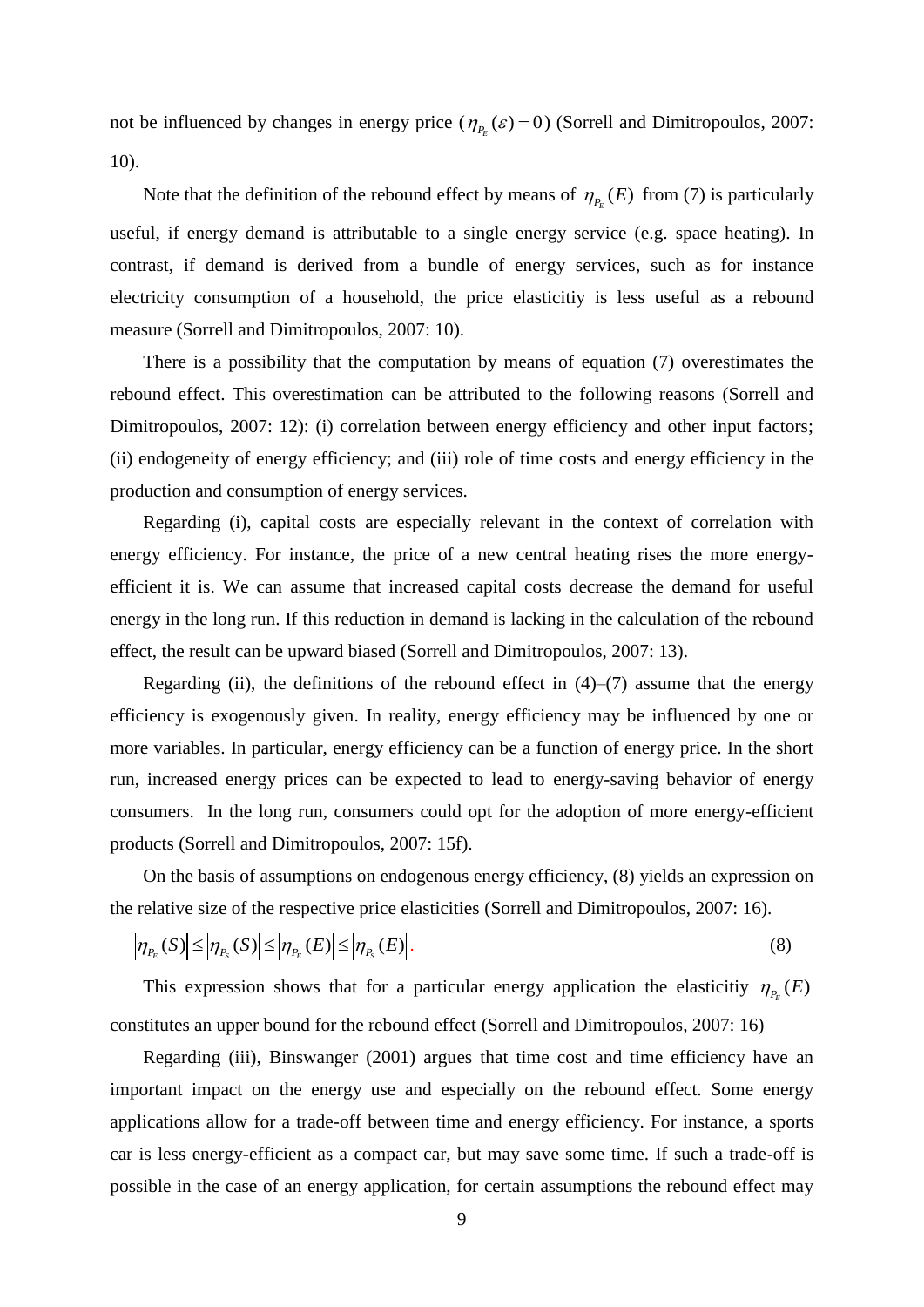be overestimated. The relative significance of time costs and energy costs, however, can vary over time and also among the various energy applications. In the case of heating of residential households, we can assume that time costs have a lesser impact on the demand for energy appliances (Sorrell and Dimitropoulos, 2007: 19f).

#### **3.3 Application to residential heating**

The discussion in the previous sections can be transferred to the determination of the rebound effects for space heating in German households. In principle, the size of the rebound could be determined by the elasticity of energy demand with regard to the energy efficiency  $(\eta_{\varepsilon}(E))$ . For the specific case space heating, for example, indoor room temperature can be used for the measurement of useful work. The energy system required, in the form of heating pipes, insulation, etc., for the conversion of energy forms and the supply of space heating has an individual energy efficiency. The measurement of the energy efficiency can then be made, for example, in terms of indoor room temperature per kWh of energy. By improving energy efficiency the costs of space heating of a household decrease. Through the cost advantage it is possible that the households, as a consequence, consume more space heating by choosing a higher indoor room temperature or by heating more rooms. The resulting rebound effect can then be measured by the elasticity of energy efficiency.

Since the dataset available to us does not include information on energy efficiency and useful energy, we had to use the elasticity of energy demand with regard to energy price  $(\eta_{P_{E}}(E))$  in order to estimate the rebound of space heating in German households. Note that this measure has the important advantage in statistical inference of featuring a much higher variation than energy efficiency.

In the following section, we describe the necessary econometric approach and report on the results obtained for the level of the rebound effect.

## **4. The Model**

In order to estimate the size of the rebound effect we describe energy consumption of the households for heating by

$$
\ln(q_{it}) = \beta_0 + \beta_{p_e} \cdot \ln(p_{eit}) + \beta_x \cdot x_{it} + \alpha_i + u_{it} \,.
$$
 (9)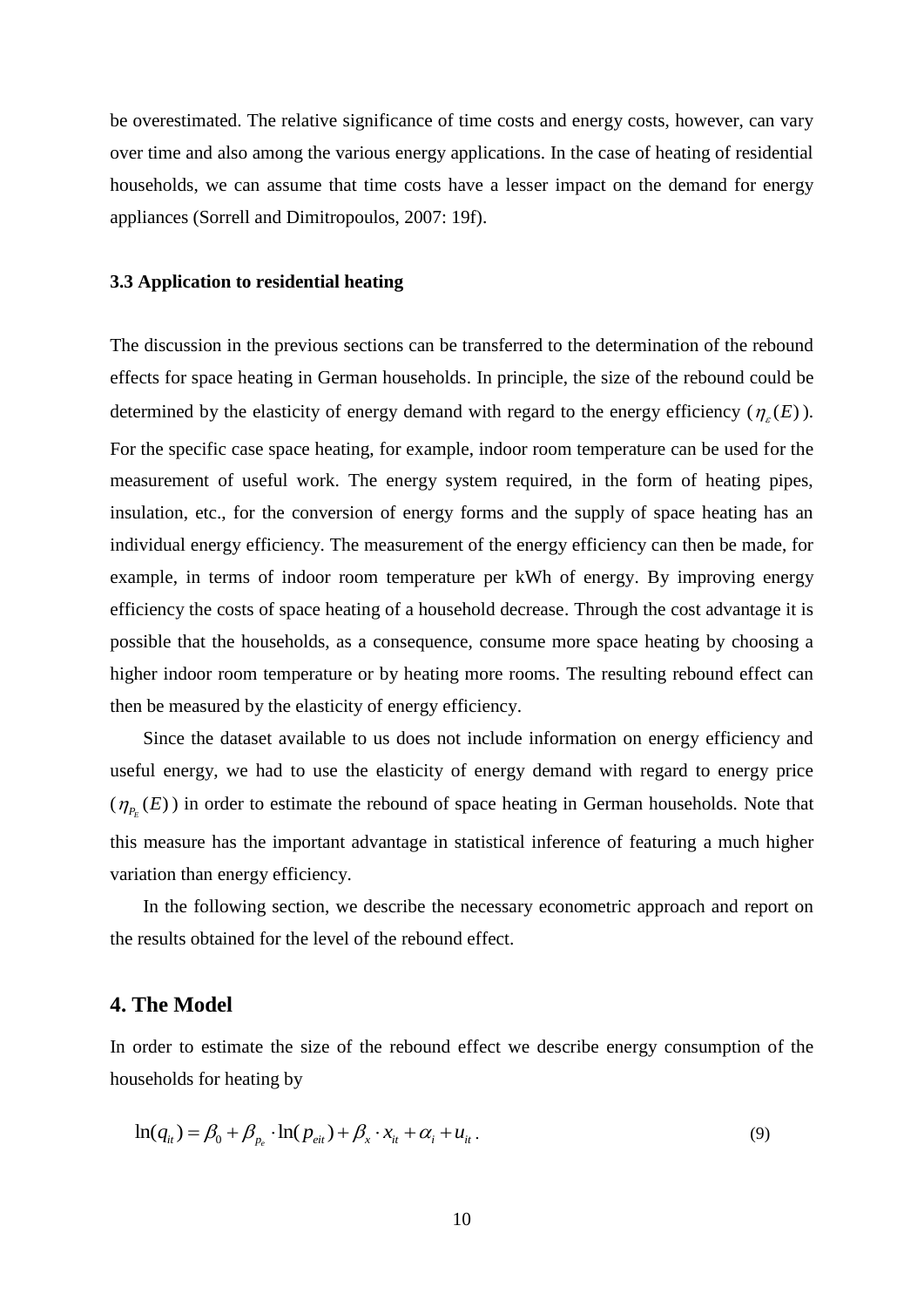This model allows for a regression of the log of the annual residential energy consumption for heating,  $\ln(q)$ , on the log of real energy price,  $\ln(p_e)$ . The coefficient is the elasticity of energy demand with respect to energy price and, according to (9), can be used for computing the rebound effect. Due to the double-logarithmic functional form, the elasticity can be identified directly from the results. Furthermore, we introduce additional independent variables, which are represented by vector  $x<sub>i</sub>$  in (9). The variables of the model are described in detail in section 5 (and summarized in Table 1).

Index *i* denotes the individual household and *t* the time period concerned. Unobservable effects, which are individual and time-constant, are expressed by variable  $\alpha_i$ . Timedependent characteristics of the individual households are given by the idiosyncratic error term  $u_{ii}$ . The variable  $\alpha_i$  and the idiosyncratic error term  $u_{ii}$  together form the error term.

### **5. The Data**

For our analysis we have used data of the German Socio-Economic Panel (SOEP) provided by the German Economic Research Institute / DIW Berlin (Wagner et al., 2008). The SOEP is a representative repeated survey among approximately 11,000 households in Germany, initiated in 1994. It offers annual microdata for the measurement of biographical developments for basic research and policy advice in the social, economic, and behavioral sciences; it is both a household panel as well as a cohort study (Wagner et al., 2008: 301). The target population for the survey is the German population, and the goal of the panel study is the gathering of representative microdata of persons, households and families, in order to measure persistence and changes in living conditions (Haisken-DeNew and Frick, 2005: 16).

The survey is conducted by drawing a random sample among all households, in which all household occupants become survey units. Once a year the households and all living persons above 17 years of age are personally interviewed. Data collection is made by questionnaires, which are filled in by the household members. Additionally, characteristics of the households are collected in a separate household questionnaire by the main interviewee of the household. The SOEP survey spectrum is divided into a core area and a changing special thematic area. The core of the survey contains questions on the following areas: (1) demographics and living conditions; (2) Personal characteristics and basic attitudes; (3) pre-school and school education, professional education and training, qualifications; (4) labor market and professional mobility; (5) income, wealth and social security; (6) health; and (7) worries and satisfaction.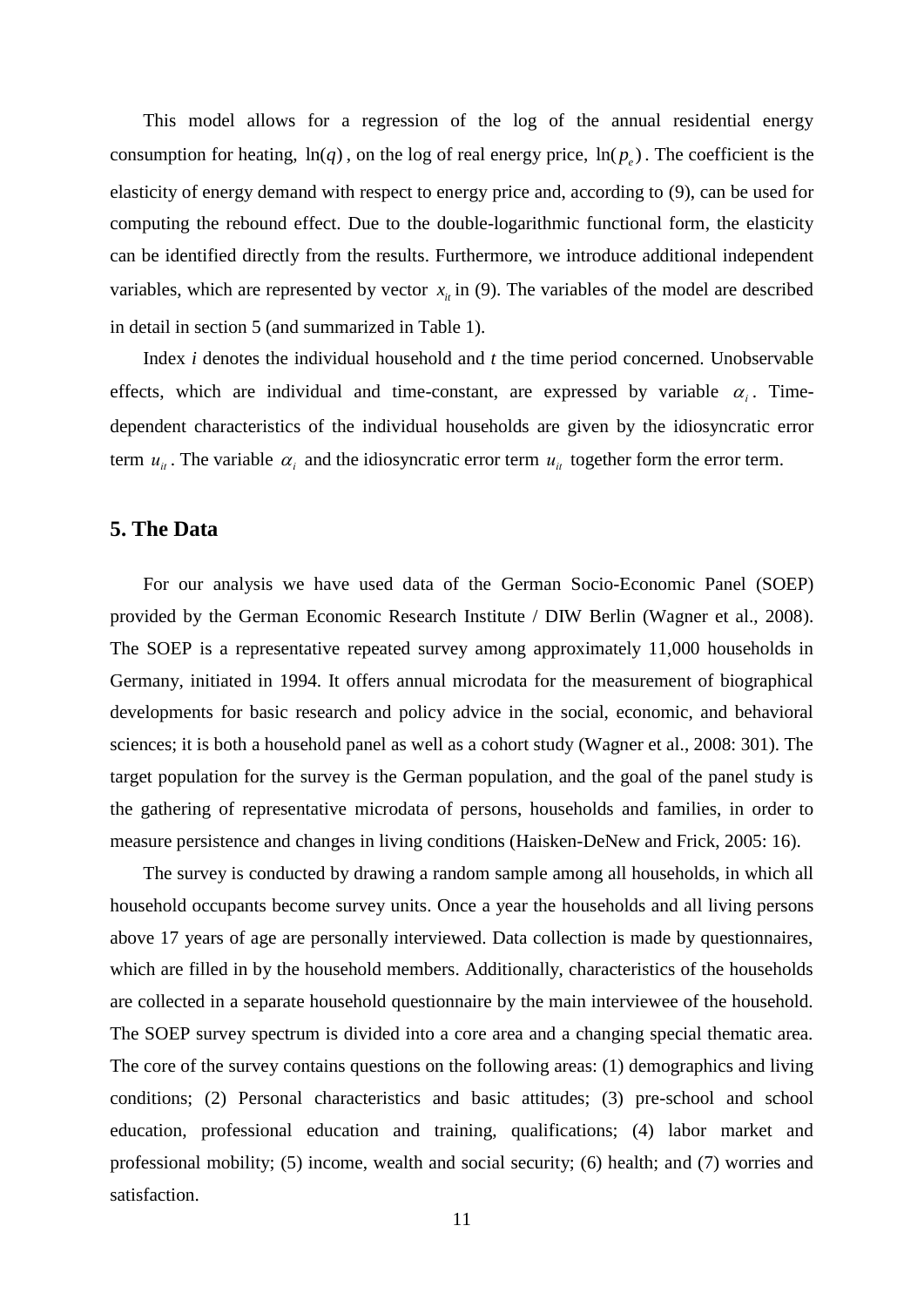The relevant SOEP data used in our study are exclusively from the household questionnaire. They comprise, among others, data on the year of construction of the residential dwelling, the size of the dwelling (measured in  $m<sup>2</sup>$  and number of rooms) as well as the total monthly disposable income of all household occupants. Furthermore, the households have to indicate the installation of new windows and central and floor heating since the beginning of the previous year of the survey. The questionnaire also contains items on costs of living/dwelling. Owners and tenants provide separate data on the level of the heating costs. Specifically, owners are asked about the heating costs of the last calendar year, while tenants provide data on the average monthly heating costs (to be estimated if not know exactly). Also, the number of occupants is being gathered. For unique identification each participating household is assigned a household identification number (SOEP, 2009). All monetary data in the household questionnaire since 2002 are given in Euros, while before that they were expressed in Deutschmarks. The variables disposable income and heating costs were converted from DM to Euro from 1999 to 2001 by using an exchange rate of 1.95583.

The SOEP survey is aimed at continuity. If an occupant of a household moves, the person remains in the database, but is henceforth listed as a separate "household". Likewise, sample participants not originally present in a household are included in the survey. For a more detailed description and overview of the SOEP panel see Goebel et al. (2008) and the SOEP desktop companion (Frick and Haisken-DeNew, 2005).

For our analysis, we have expanded the SOEP data with further, publicly available data, and also added an additional, self-constructed variable. As additional data, we have included heating degree days<sup>2</sup>, accounting for climatic heterogeneity of residential households. Energy consumption (in logs), the dependent variable in our models, is a computed variable that is added to the SOEP data set. It was constructed on the household level from the heating costs and the weighted average of fuel costs. If heating costs (in  $\epsilon$  per annum) are divided by the fuel price ( $\epsilon$  per kWh), we obtain the energy consumption per household expressed in kWh per year. The fuel price is composed of the prices for different fuels used in German households, including light heating oil, natural gas, electricity, lignite briquettes, and district heating (BMWi, 2009). Prices are weighted according to the 2006 percentage shares of dwelling units with a particular type of energy source for heating (2006: 48.6% natural gas, 30.2% oil, 13.2% district heating; 4% electricity, 3% renewables, and 1% briquettes). The

 $\overline{a}$ 

 $2$  Heating degree days (HDD) are counted if the outside temperature is below a certain threshold value. According to VDI-Richtlinie 2067/DIN 4108 T6, the threshold value is 15 °C (cf. Recknagel et al., 2007: 14f).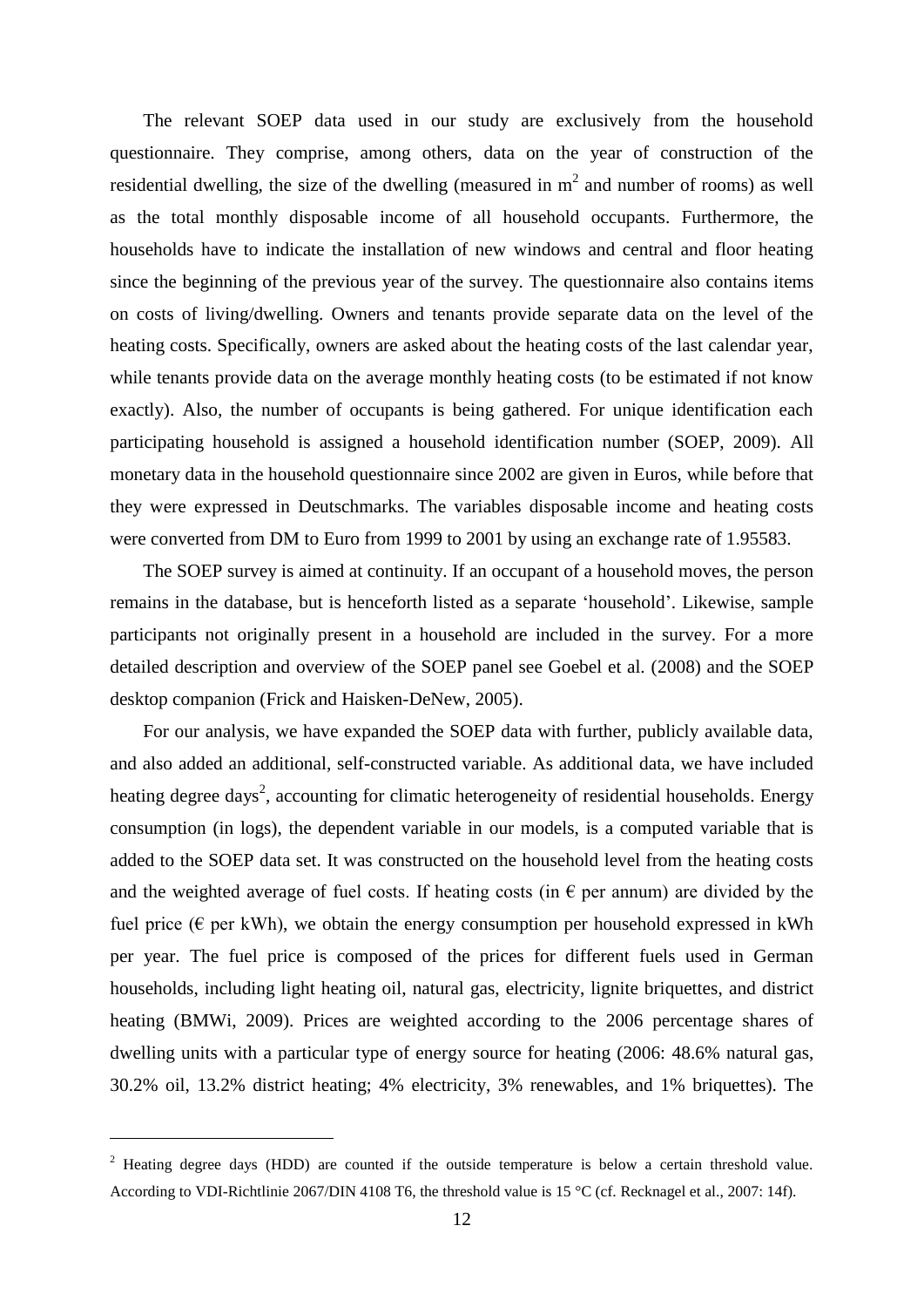weights were first surveyed in 1998 and since then updated every four years (Statistical Office, 2006; 2008: 292).

The SOEP data set for a particular year was extended by the fuel prices and the heating degree days of the previous year. This is so because the SOEP data are collected at the beginning of each year (Göbel et al., 2008: 311). In other words, the SOEP survey is not done on a single day but the field work is conducted in the first quarter of each year. Even more so, some data required for our econometric modeling are actually from the previous year (see above). Other variables remain constant, i.e. they do not change compared to the previous year (e.g. dwelling space does not change relatively to the previous year if the information is collected for the current year).

Fuel prices, heating cost and disposable income are used in real terms (base year 2007, data from Statistical Office, 2009).

The data used in our study are for the period 1999–2007. The panel data on the household characteristics considered in our modelling are unbalanced. The size of the survey is 113,662 samples.

| <b>Variable definition</b>                                      | Unit                       | Variable name            | Mean    | <b>SD</b> |
|-----------------------------------------------------------------|----------------------------|--------------------------|---------|-----------|
| Energy consumption, owner (in logs)                             | kWh                        | $lnq_0$                  | 9.83    | 0.55      |
| Energy consumption, tenant (in logs)                            | kWh                        | $lnq_T$                  | 9.59    | 0.52      |
| Energy price, real (in logs)                                    | E/kWh                      | $lnp_E$                  | $-2.91$ | 0.14      |
| Living space                                                    | m <sup>2</sup>             | LivingSpace              | 97.83   | 45.50     |
| Household real disp. income (in logs)                           | €                          | lnv                      | 7.67    | 0.59      |
| Heating degree days                                             | $\mathrm{K}$ days/<br>year | <b>HDD</b>               | 3036.60 | 124.60    |
| Occupants per household                                         |                            | HouseholdSize            | 2.36    | 1.27      |
| Year of construction of building                                |                            | <b>Construction Year</b> | 3.45    | 1.66      |
| Dummy: 1 if new windows installed<br>since previous year        |                            | Window                   | 0.04    | 0.20      |
| Dummy: 1 if new heating system<br>installed since previous year |                            | Heating                  | 0.02    | 0.15      |

Table 1: Definition of variables and descriptive statistics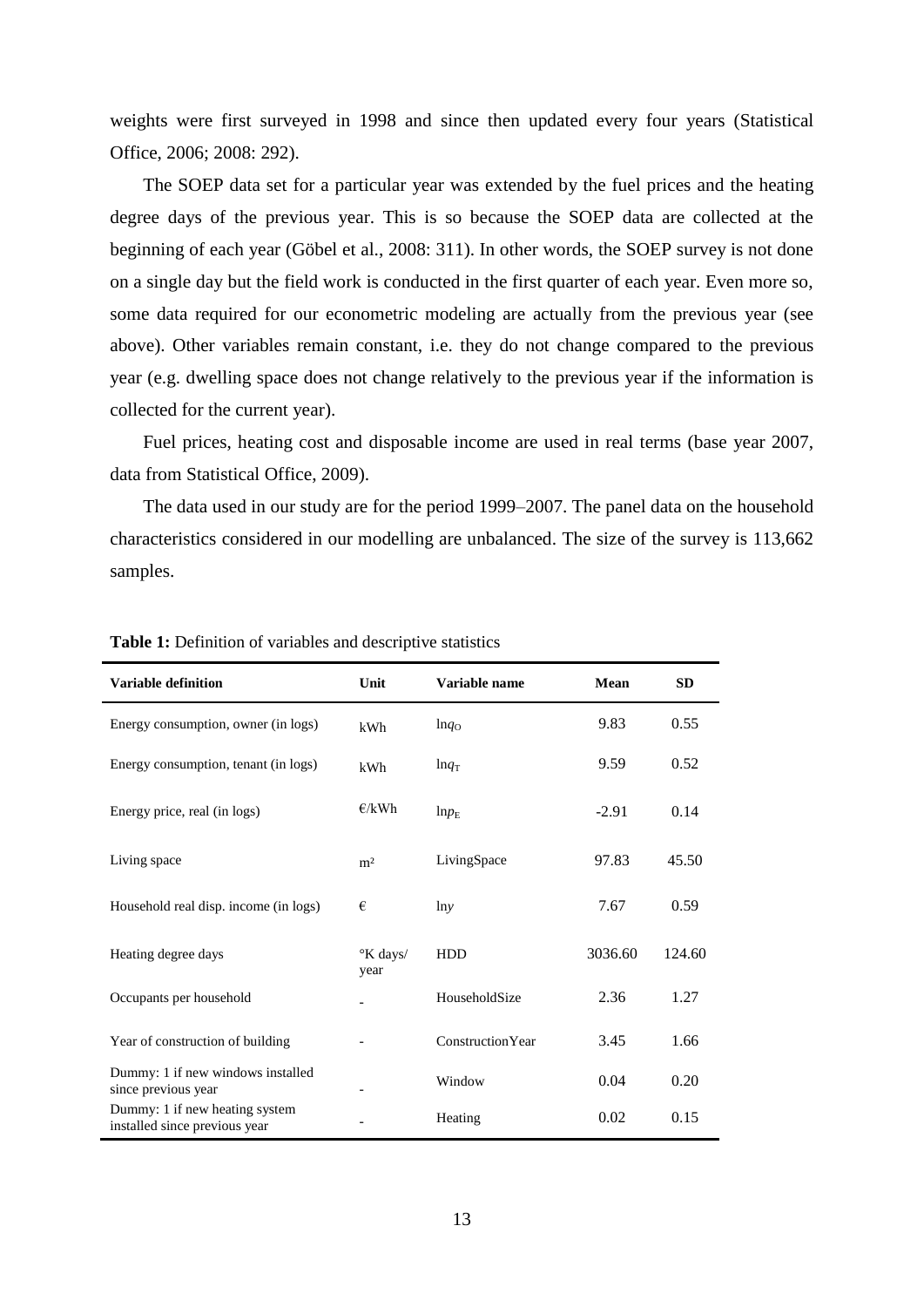The results of the test for heterogeneity for owners and tenants are given in Table 2. The test results show that for the data sample used there is indeed unobserved heterogeneity. The result of the Hausman Test shows that the group-specific error terms correlate with the central independent variable, so that we ought to apply a *fixed effects* model (Cameron and Trivedi, 2005: 717f). The result of the Hausman Test for tenants yields the same conclusion, i.e. again a *fixed effects* model is preferred to a *random effects* model. Table 2 also depicts the test results for autocorrelation and heteroscedasticity both for building owners and tenants. Again, we find autocorrelation and heteroscedasticity, so that standard errors need to be adjusted accordingly in order to use them for significance testing (Yaffee, 2003), which we have done.

A test of the dependent variables by symmetry plots shows for the energy consumption of the tenants,  $\ln(q_T)$ , as well as for the homeowners,  $\ln(q_O)$ , an asymmetric relationship (see the Appendix). The presence of groupwise heteroscedasticity in the case of fixed effects can be confirmed by means of a modified Wald Test (Greene, 2000: 598).

The results of the heterogeneity and autocorrelation tests for homeowners are shown in the second column of Table 2. The results confirm the existence of autocorrelation in the data and reveal the violation of the homoscedasticity assumption, and the need to properly address the issue of heteroscedasticity in the model estimation.

| <b>Test statistic</b>                                                   | Owners                    |                          | <b>Tenants</b>            |                          |
|-------------------------------------------------------------------------|---------------------------|--------------------------|---------------------------|--------------------------|
| Breusch-Pagan ML<br>test for unobserved<br>heterogeneity                | $\chi^2(1) = 1294.05$     | Prob > $\chi^2$ = 0.0000 | $\chi^2(1) = 688.66$      | Prob > $\chi^2$ = 0.0000 |
| Hausman test for<br>choice between fixed<br>vs. random effects<br>model | $\chi^2$ (8) = 164.81     | Prob > $\chi^2$ = 0.0000 | $\chi^2$ (8) = 23.52      | Prob > $\chi^2$ = 0.0028 |
| Modified Wald test<br>for heteroscedasticity                            | $\chi^2$ (5246) = 2.9e+34 | Prob > $\chi^2$ = 0.0000 | $\chi^2$ (4586) = 6.4e+33 | Prob > $\chi^2$ = 0.0000 |
| Wooldridge test<br>for autocorrelation                                  | $F(1, 4882) = 93.569$     | $Prob > F = 0.0000$      | $F(1, 3106) = 36.664$     | $Prob > F = 0.0000$      |

**Table 2.** Diagnostic tests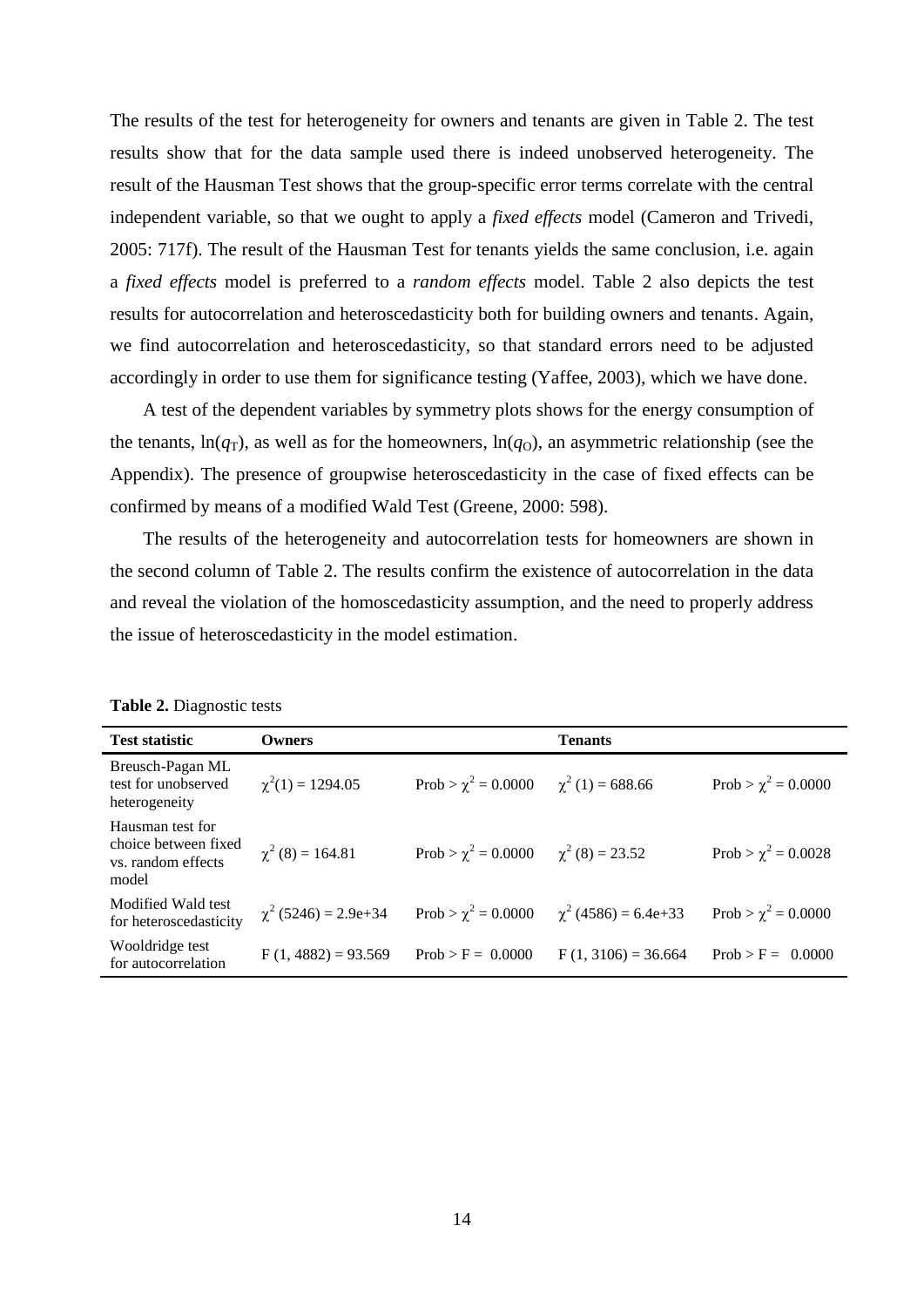## **6. Results**

For the econometric estimation, we have made use of the Stata software, Version 8 (Stata Corp., 2003). The model coefficients were estimated with two procedures, *areg* and *xtivreg2*. 3 The procedure *areg* enables the estimation of a fixed effects model. In order to obtain robust standard errors regarding the autocorrelation and heteroscedasticity present, we used the ID number of the households for clustering. The procedure *xtivreg2* is an ado-file from the Statistical Components Archive (www.repec.org). In contrast to *areg*, the *xtivreg2* procedure does not rely on clustering, but instead it produces Newey-West standard errors (Newey and West, 1987).

#### **6.1 Owners**

 $\overline{a}$ 

For the estimation of the fixed effects model and all income classes we had 7328 observations when using the *xtivreg2* procedure, and 9461 observations using the *areg* procedure. We find a rebound effect for home owners of 12.2% and, on the basis of an *F*-test, that despite a number of insignificant coefficient estimates for the control variables (except for *HDD* and *HouseholdSize*) both model variants are significant. The estimate obtained for the energy price coefficient is slightly more significant for the *xtivreg2* procedure (i.e. at the 1% level) than for the *areg* procedure (5% level). The signs of the insignificant coefficients are all intuitive except for the disposable income.

Next, we turn to the results for the lower income households (i.e. disposable income  $\leq \epsilon$ 2710 per month). This time, the *F*-test rejects the *areg* model variant, while the *xtivreg2* model specification is significant at the 10% level. The energy price coefficient suggests a rebound effect of 13.4% for owners of the low income class. Similarly to the estimates for the entire owner sample, most coefficients of the control variables are statistically not significant. The signs of all coefficients, except of the one for the dummy variable *Window*, are intuitive. Finally, for the higher income households (disposable income  $> \epsilon$ 2710) we make use of 4959 (3476) observations for the *areg* (*xtivreg2*) procedure. In this case, the rebound effect is shown to amount to some 13.6%. As before, most coefficient estimates are insignificant,

<sup>&</sup>lt;sup>3</sup> The *areg* procedure fits a linear regression absorbing one categorical factor. It suppresses the values of the coefficients for each dummy variable while automatically calculating and displaying the test of their joint significance. *xtivreg2*, in contrast, implements IV/GMM estimation of fixed effects and first-differences panel data models with possibly endogenous regressors.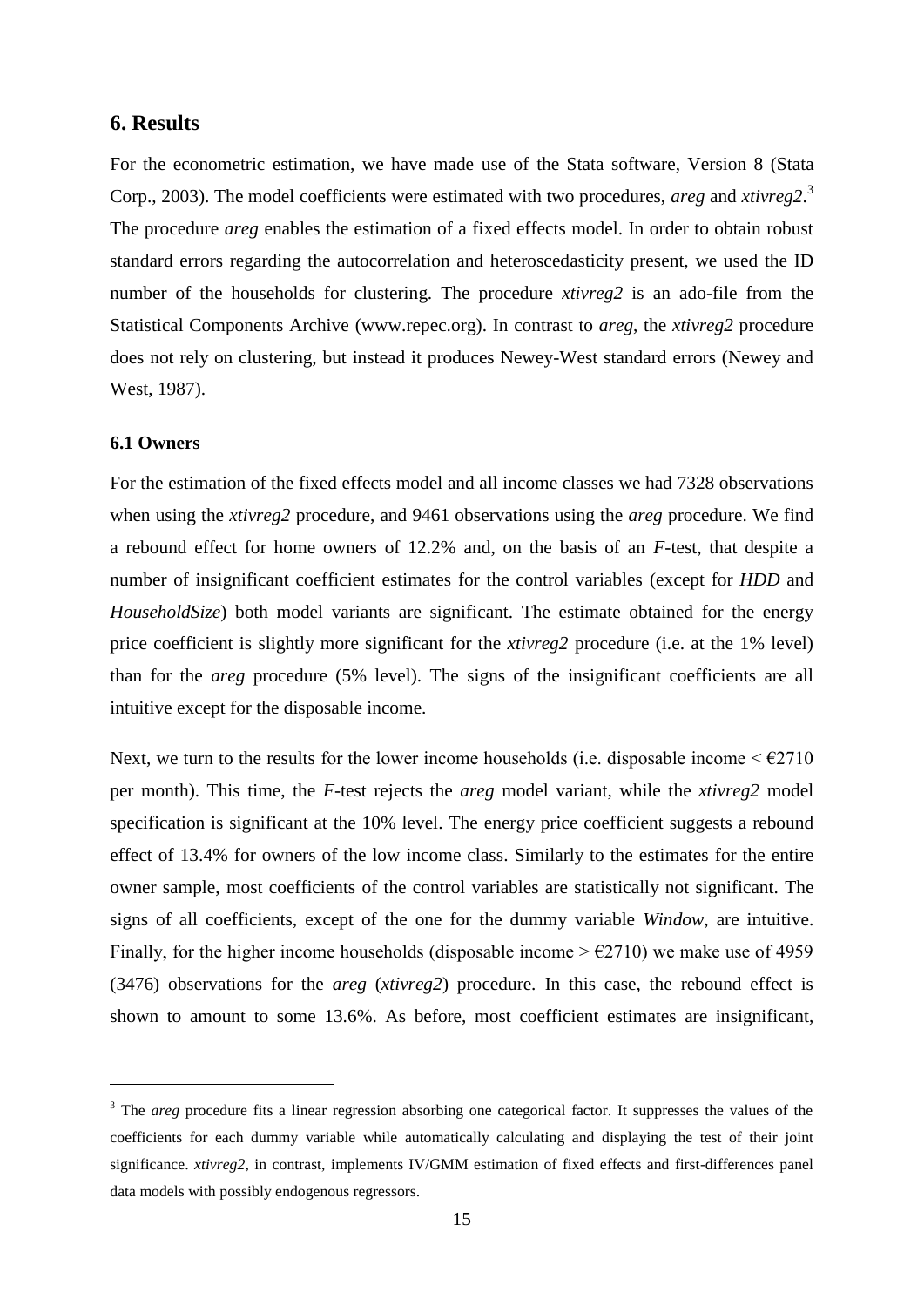except for the *HDD* variable (1% level, both variants) and *HouseholdSize* (5% level, *xtivreg2* variant only).

#### **6.2 Tenants**

Analogously to the estimation for owners, we estimated a fixed effects model for the tenant households. If the two income classes are put together to one sample, we have 7463 observations (*areg*) and 5117 observations (*xtivreg2*), respectively. This time the estimate of the energy price coefficient suggests a loss in potential energy savings, and thus a rebound effect, of almost 40%. Regarding the control variables, except for *LivingSpace* all of them are insignificant. As for the case of home owners, the signs of the coefficients for *LivingSpace*, *HDD* and *HouseholdSize* are the expected ones. This time, however, also the coefficient for the income variable has the expected sign, whereas in contrast to the results for the owner households, *ConstructionYear*, *Window* and *Heating* do not. Again, the model specifications are highly significant (1% level) for both model variants (see Table 4, bottom).

If only the low income tenant households are considered, the regression analysis comprises households having a monthly net income of less than  $E1920$ . In this case, the data set used for the estimation contains 3790 observations for model variant *areg* and 2179 observations for *xtivreg2*. As Table 4 shows, for low-income households the energy price coefficient suggests a rebound effect of about 49.3%. In other words, the results indicate that almost half of the energy savings potential is lost to behavioural adjustment. The result for the energy price coefficient as a measure of the direct rebound effect is for both model variants significant at the 1% level. This time, the coefficients of the control variables all have an intuitive sign, but are statistically insignificant except for *LivingSpace* (significant at the 5% level for the *xtivreg2* model variant). Even though most coefficients are insignificant, the *F*tests for the entire model are significant for both model variants (see bottom of Table 4).

Finally, we turn to the high income class ( $> \epsilon$ 1920 per month) of the tenant households (*xtivreg2*: 2253 obs., *areg*: 3673 obs.). This time, obtain a rebound effect of 31.4%, and thus the lowest rebound estimate for the tenant households. Apart from the energy price coefficient, only the *LivingSpace* coefficient is significant (*xtivreg2*: 1%, *areg*: 5%). Note that in contrast to the previous results, however, not all coefficients of the control variables show the expected signs. Last but not least, according to the *F*-tests, both model variants are significant at the 5% level, the *xtivreg2* variant even at the 1% level.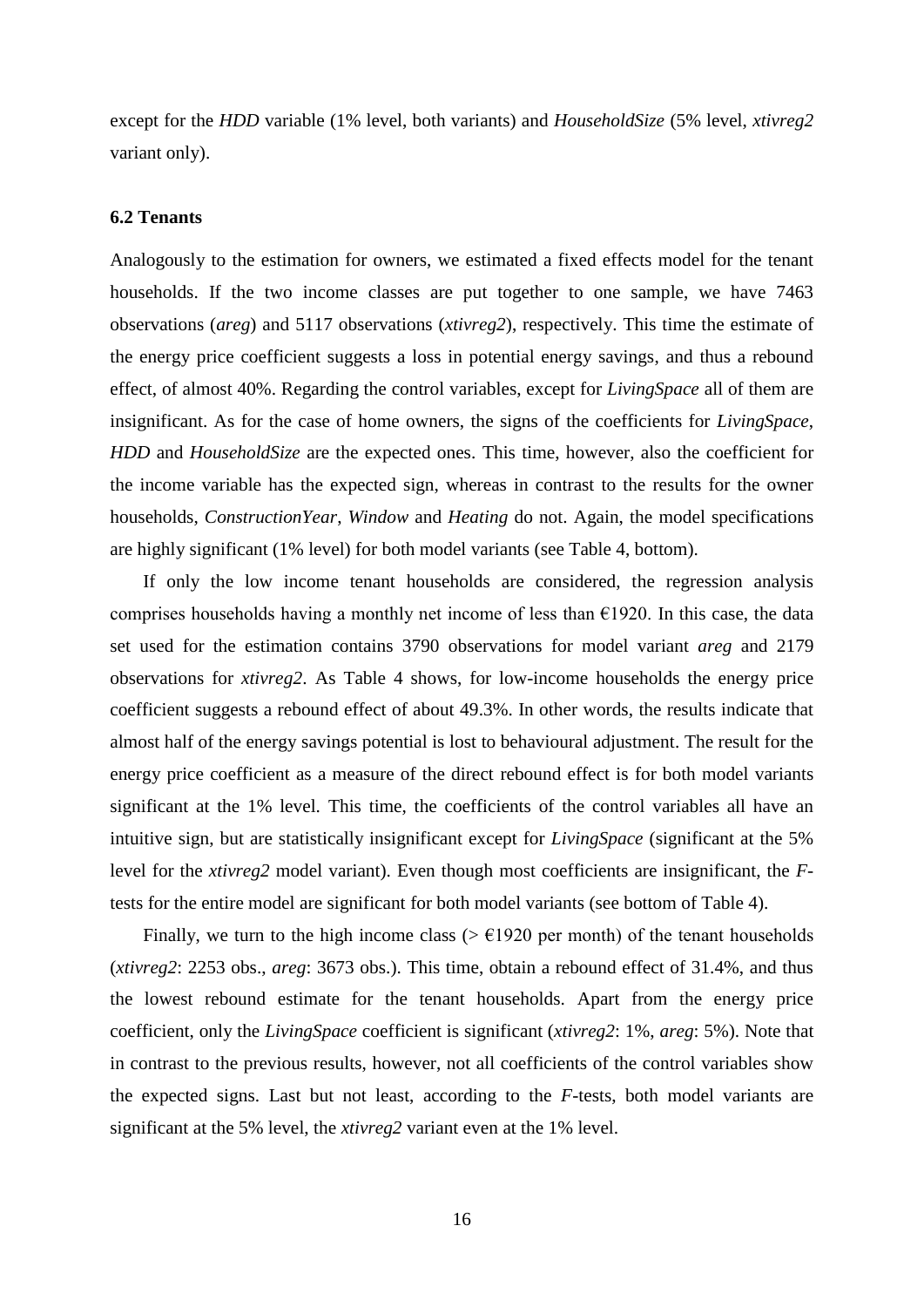| Income class                       | All                 |           |                     | Low $(\leq \epsilon 2710)$ |                     |        | <b>High</b> (> € 2710)   |           |                     |           |                          |           |
|------------------------------------|---------------------|-----------|---------------------|----------------------------|---------------------|--------|--------------------------|-----------|---------------------|-----------|--------------------------|-----------|
| Model variant                      | areg                |           | xtivreg2            |                            | areg                |        | xtivreg2                 |           | areg                |           | xtivreg2                 |           |
| Dep. var.: ln $q_E$                | Coeff.              | <b>SE</b> | Coeff.              | <b>SE</b>                  | Coeff.              | SE     | Coeff.                   | <b>SE</b> | Coeff.              | <b>SE</b> | Coeff.                   | <b>SE</b> |
| $\ln p_{\rm E}$                    | $-0.1221**$         | 0.0634    | $-0.1221***$        | 0.0452                     | $-0.1335$           | 0.1121 | $-0.1335*$               | 0.0750    | $-0.1355$           | 0.0891    | $-0.1355**$              | 0.0596    |
| LivingSpace                        | 0.0005              | 0.0011    | 0.0005              | 0.0008                     | 0.0023              | 0.0013 | $0.0023***$              | 0.0008    | 0.0009              | 0.0008    | 0.0009                   | 0.0005    |
| $\ln y$                            | $-0.0400$           | 0.0685    | $-0.0400$           | 0.0512                     | 0.0257              | 0.0785 | 0.0257                   | 0.0545    | $-0.0328$           | 0.0718    | $-0.0328$                | 0.0480    |
| <b>HDD</b>                         | $0.0004***$         | 0.0001    | $0.0004***$         | 0.0001                     | 0.0002              | 0.0002 | $0.0002**$               | 0.0001    | $0.0005***$         | 0.0001    | $0.0005***$              | 0.0001    |
| HouseholdSize                      | $0.0576**$          | 0.0279    | $0.0576***$         | 0.0197                     | 0.0317              | 0.0592 | 0.0317                   | 0.0370    | 0.0488              | 0.0367    | $0.0488**$               | 0.0233    |
| ConstructionYear                   | $-0.0143$           | 0.0278    | $-0.0143$           | 0.0213                     | $-0.0134$           | 0.0406 | $-0.0134$                | 0.0296    | $-0.0352$           | 0.0306    | $-0.0352$                | 0.0246    |
| Window                             | $-0.0012$           | 0.0460    | $-0.0012$           | 0.0332                     | 0.0220              | 0.0724 | 0.0220                   | 0.0477    | 0.0302              | 0.0567    | 0.0302                   | 0.0386    |
| Heating                            | $-0.0704$           | 0.0720    | $-0.0704$           | 0.0523                     | $-0.0266$           | 0.1102 | $-0.0266$                | 0.0735    | $-0.0246$           | 0.0642    | $-0.0246$                | 0.0428    |
| Constant                           | 8.4375***           | 0.6639    |                     |                            | 8.2558              | 0.8795 | $\overline{\phantom{a}}$ |           | 8.0498***           | 0.7454    | $\overline{\phantom{a}}$ |           |
| $F$ -tests for model significance: |                     |           |                     |                            |                     |        |                          |           |                     |           |                          |           |
|                                    | $F(8, 5245) = 4.09$ |           | $F(8, 4207) = 7.06$ |                            | $F(8, 2790) = 0.79$ |        | $F(8, 1703) = 1.70$      |           | $F(8, 2968) = 3.47$ |           | $F(8, 1982) = 6.56$      |           |
|                                    | $Prob > F = 0.0001$ |           | $Prob > F = 0.0000$ |                            | $Prob > F = 0.6138$ |        | $Prob > F = 0.0926$      |           | $Prob > F = 0.0005$ |           | $Prob > F = 0.0000$      |           |

**Table 3.** Fixed effects model estimates, owners

Note: \* significant on the 10% level; \*\* significant on the 5% level, \*\*\* significant on the 1% level;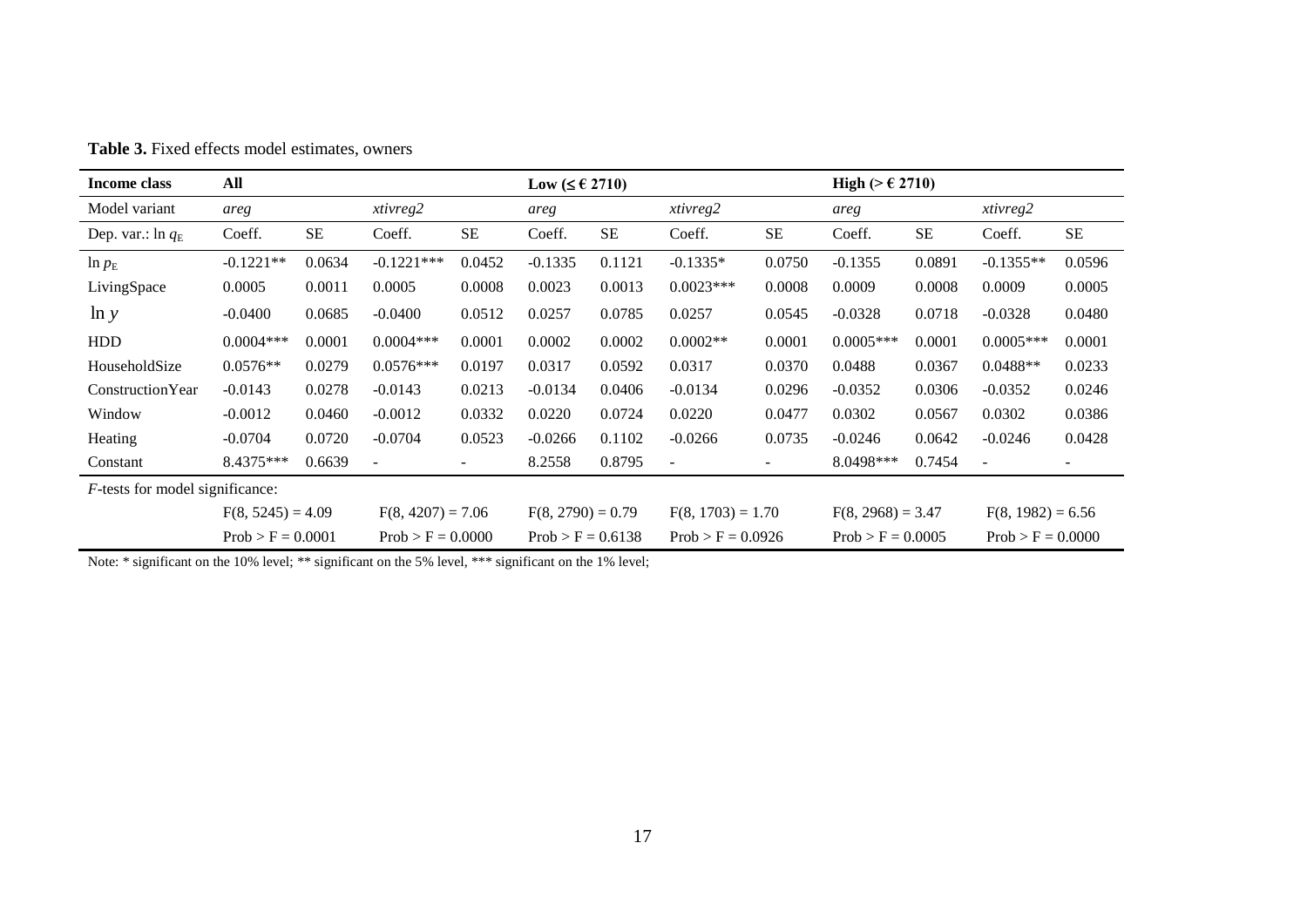| Income class                            | All                                         |           |                          | Low $(\leq \epsilon 1920)$                 |                     |        | <b>High (&gt; € 1920)</b> |        |                     |           |                     |           |
|-----------------------------------------|---------------------------------------------|-----------|--------------------------|--------------------------------------------|---------------------|--------|---------------------------|--------|---------------------|-----------|---------------------|-----------|
| Model variant                           | areg                                        |           | xtivreg2                 |                                            | areg                |        | xtivreg2                  |        | areg                |           | xtivreg2            |           |
| Dep. var.: ln $q_T$                     | Coeff.                                      | <b>SE</b> | Coeff.                   | <b>SE</b>                                  | Coeff.              | SE     | Coeff.                    | SE     | Coeff.              | <b>SE</b> | Coeff.              | <b>SE</b> |
| $\ln p_{\rm E}$                         | $-0.3998$ ***                               | 0.0802    | $-0.3998$ ***            | 0.0525                                     | $-0.4933***$        | 0.1425 | $-0.4933***$              | 0.0852 | $-0.3136***$        | 0.1261    | $-0.3136***$        | 0.0773    |
| LivingSpace                             | $0.0054***$                                 | 0.0015    | $0.0054***$              | 0.0010                                     | 0.0055              | 0.0038 | $0.0055**$                | 0.0023 | $0.0050**$          | 0.0023    | $0.0050***$         | 0.0014    |
| $\ln y$                                 | 0.0250                                      | 0.0509    | 0.0250                   | 0.0337                                     | 0.0354              | 0.1087 | 0.0354                    | 0.0661 | $-0.0450$           | 0.1087    | $-0.0450$           | 0.0656    |
| <b>HDD</b>                              | 0.0001                                      | 0.0001    | 0.0001                   | 0.0001                                     | 0.0002              | 0.0002 | 0.0002                    | 0.0001 | 0.0001              | 0.0002    | 0.0001              | 0.0001    |
| HouseholdSize                           | 0.0230                                      | 0.0347    | 0.0230                   | 0.0221                                     | 0.0326              | 0.0868 | 0.0326                    | 0.0493 | 0.0391              | 0.0497    | 0.0391              | 0.0298    |
| ConstructionYear                        | 0.0073                                      | 0.0233    | 0.0073                   | 0.0158                                     | $-0.0125$           | 0.0335 | $-0.0125$                 | 0.0213 | 0.0085              | 0.0411    | 0.0085              | 0.0262    |
| Window                                  | 0.0136                                      | 0.0778    | 0.0136                   | 0.0514                                     | $-0.0080$           | 0.1255 | $-0.0080$                 | 0.0801 | 0.0208              | 0.1476    | 0.0208              | 0.0887    |
| Heating                                 | 0.0091                                      | 0.1030    | 0.0091                   | 0.0655                                     | $-0.1453$           | 0.1861 | $-0.1453$                 | 0.1092 | 0.1108              | 0.1587    | 0.1108              | 0.0940    |
| Constant                                | 7.3867***                                   | 0.5833    | $\overline{\phantom{a}}$ |                                            | 6.9499***           | 1.0411 | $\blacksquare$            |        | 8.3417***           | 1.1407    | $\blacksquare$      |           |
| <i>F</i> -tests for model significance: |                                             |           |                          |                                            |                     |        |                           |        |                     |           |                     |           |
|                                         | $F(8, 4585) = 5.81$<br>$F(8, 2869) = 13.21$ |           |                          | $F(8, 1185) = 6.17$<br>$F(8, 2596) = 2.34$ |                     |        | $F(8, 2412) = 2.02$       |        | $F(8, 1252) = 5.22$ |           |                     |           |
|                                         | $Prob > F = 0.0000$                         |           | $Prob > F = 0.0000$      |                                            | $Prob > F = 0.0168$ |        | $Prob > F = 0.0000$       |        | $Prob > F = 0.0404$ |           | $Prob > F = 0.0000$ |           |

**Table 4.** Fixed effects model estimates, tenants

Note: \*\* significant on the 5% level, \*\*\* significant on the 1% level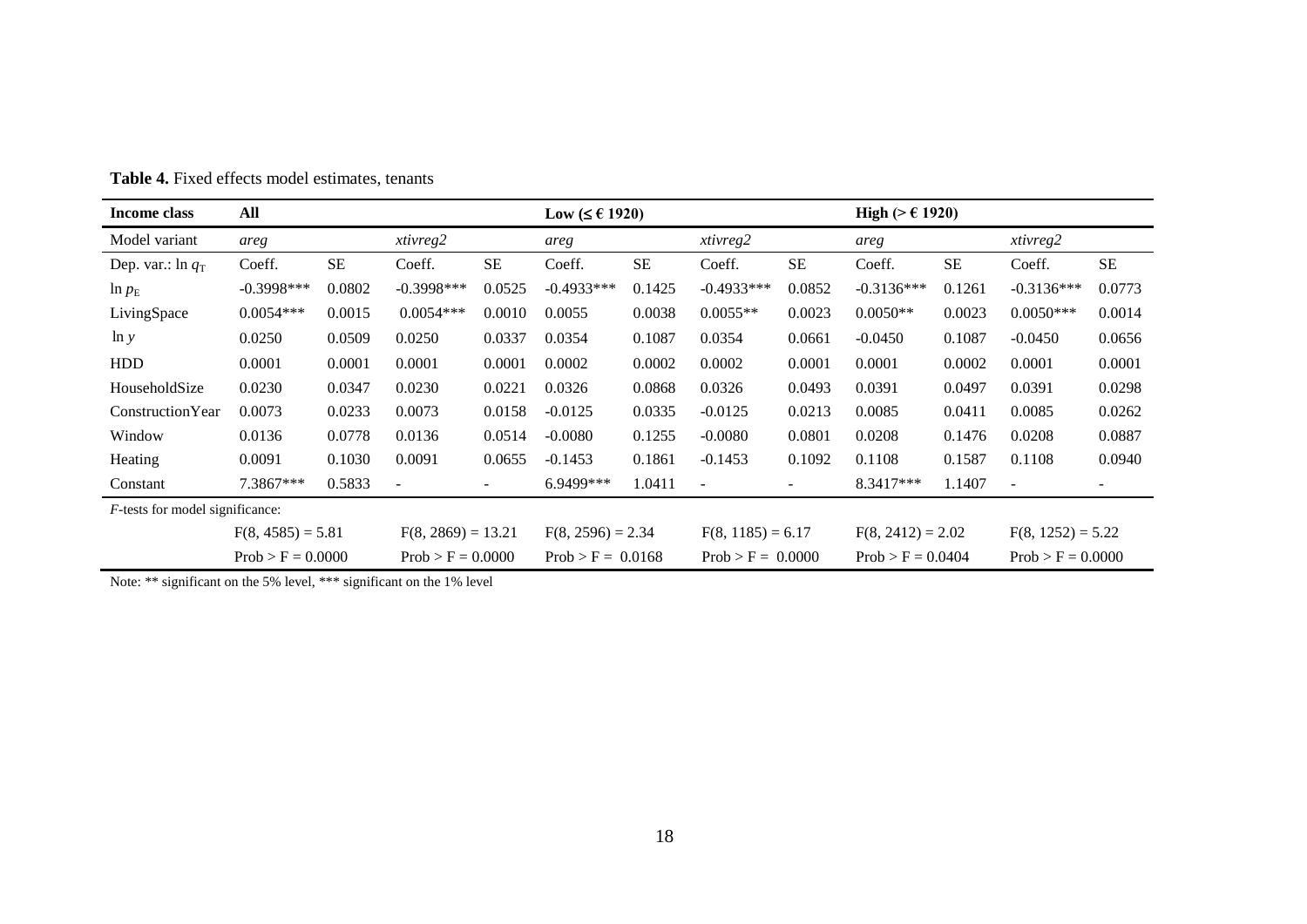#### **6.3 Comparison of results and discussion**

| Income class | <b>Rebound effect, owners</b><br>$\left[ \text{in } \% \right]^{**}$ | <b>Rebound effect, tenants</b><br>$\left[ \text{in } \% \right]^{**}$ |
|--------------|----------------------------------------------------------------------|-----------------------------------------------------------------------|
| All          | 12                                                                   | 40                                                                    |
| Low          | 13                                                                   | 49                                                                    |
| High         | 14                                                                   | 31                                                                    |
| Average*     | 13.5                                                                 | 40                                                                    |

**Table 5.** Summary table of the estimation results for the rebound effect

*Note:* \* Average between low and high income class, \*\* estimates rounded

The comparison across all income classes shows that the rebound effect is much larger for tenants than for owners. With an effect of 40% only 60% of the potential energy savings of tenants are realized, whereas owners seem to realize 88% of the energy savings potential.

Recalling the reasons given for overestimating the rebound effect in section 3.2 (i.e. correlation between energy efficiency and other input factors; endogeneity of energy efficiency; and the role of time costs and energy efficiency in the production and consumption of energy services), we expect an upward bias of the estimates for owners. The expectation of an upward bias, however, does apply less so for tenants, since they do not invest as heavily in energy-saving equipment as owners.

The expectation of a higher rebound effect for low income class households is fulfilled for tenants. Households with low income reduce the energy savings potential by about half. High income households feature a rebound effect of 31%. However, the saturation effect apparently does not play a role for owners. The rebound effect for both high and low income households in this case is only one percentage point apart (13% vs. 14%).

The lower average income of tenants could be a possible cause for the occurrence of saturation effects for only this group of households. As Milne and Boardman stated, the rebound effect in low-income strata can be expected to be larger, since room temperature is often further away from the most comfortable living temperature (Milne and Boardman, 2000: 422). Conversely, the more the indoor temperature is aligned to the most comfortable living temperature, the lower the rebound effect can be expected to be (Sorrell et al., 2009: 1357).

The results from our study, and those reported of others in section 2, are quite similar in their magnitude. In all studies, the existence of a rebound effect could be shown. Without differentiation by income class the rebound effects estimated in our study range from 12-40%. The rebound effects from the other studies cited vary, on average, between 21-43%. Guertin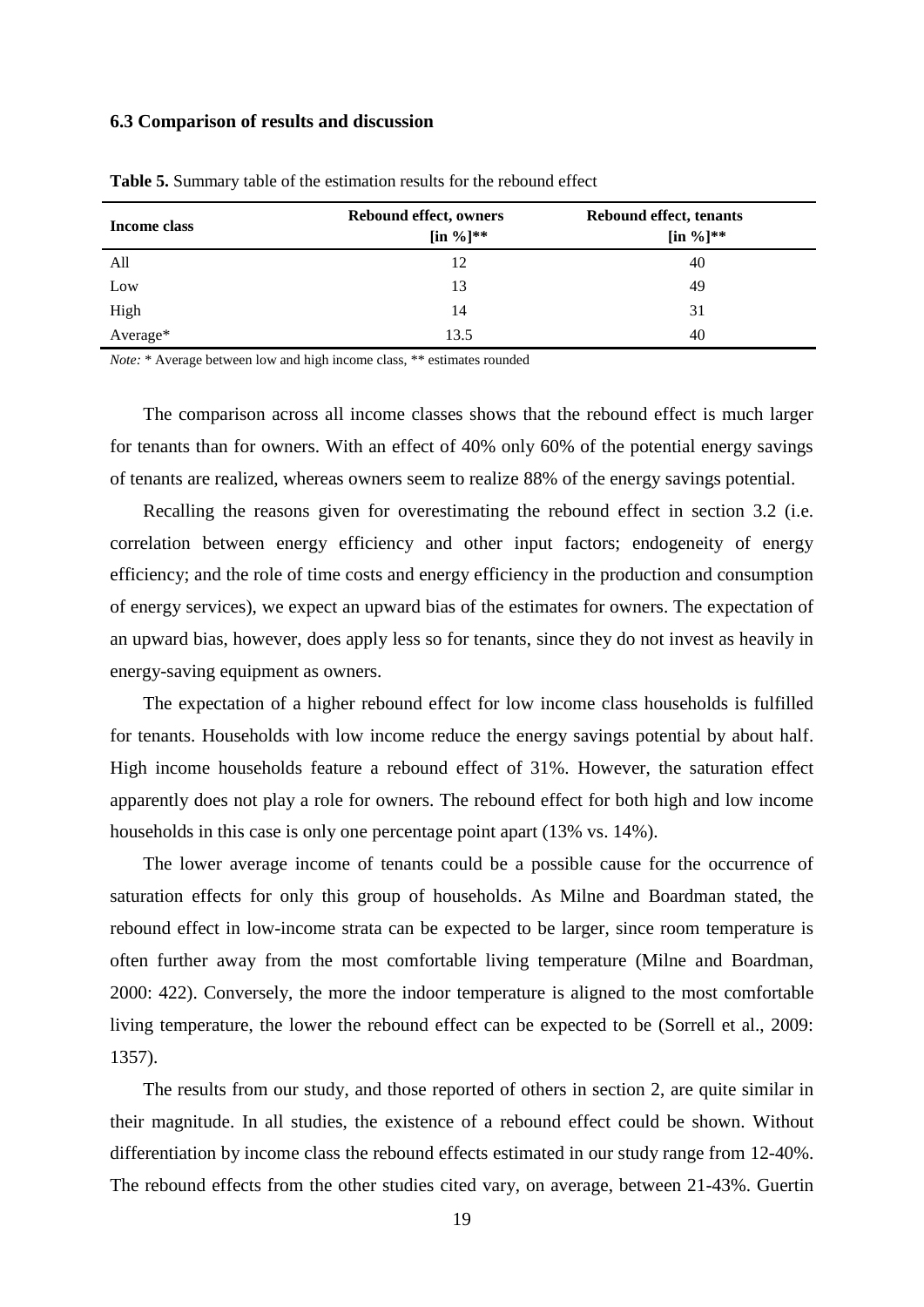et al. (2003: 34) obtain different results when income classes are differentiated. Specifically, households from high income class exhibit a rebound of 34%. The rebound in the low income class is at 51%. The results for tenants in our study range from 31% for low income to 49% for high income households. In both studies differences in the size of the rebound effect by income differentiation could be detected. Although the studies, due to different framework conditions, are not strictly comparable, all results obtained point in the same direction. The direct rebound effect exists for space heating in private households and is significant in size.

The results from our study, according to (8), are an upper bound for the actual rebound effect. From the equation we can see the delimitation of the elasticity used  $\eta_{P_{\varepsilon}}(E)$  to the other rebound definitions. Applying other definitions, and including some information on energy efficiency (if available), could lead to lower rebound estimates.

#### **7. Summary and conclusions**

Climate change mitigation requires a reduction in energy consumption and  $CO<sub>2</sub>$  in all sectors of the economy. To tackle this challenge also rigorous energy efficiency measures are needed. The implementation of these measures requires financial incentives and a solid regulatory framework provided by government. On the level of building technology, the European Commission has implemented a Directive in 2002 concerning total energy efficiency of buildings, which has to be implemented by the member states into national legislation. In Germany, a revised Energy Saving Ordinance has entered into force in 2009.

In Germany, space heating accounts for about one third of total energy consumption and is thus a major share. The single-largest share of energy consumption of residential households is the one for space heating. Existing buildings have a substantial energy savings potential. The aim of the German Energy Savings Ordinance (EnEV, 2009) is to exploit the energy savings potentials and to fulfil the obligations under the relevant EU directive (CEC, 2002). As heating of residential buildings in Germany is still largely based on fossil fuels, despite the diffusion of new types of heating systems (heat pumps, wood pellet; cf. Michelsen and Madlener, 2011), a reduction in energy consumption is an effective way to reducing  $CO<sub>2</sub>$ emissions.

After the introduction of an energy efficiency measure a change in energy consumer behavior of the private households can reduce the expected energy savings potential based on engineering-economic calculations. This effect is known as "rebound effect" and can even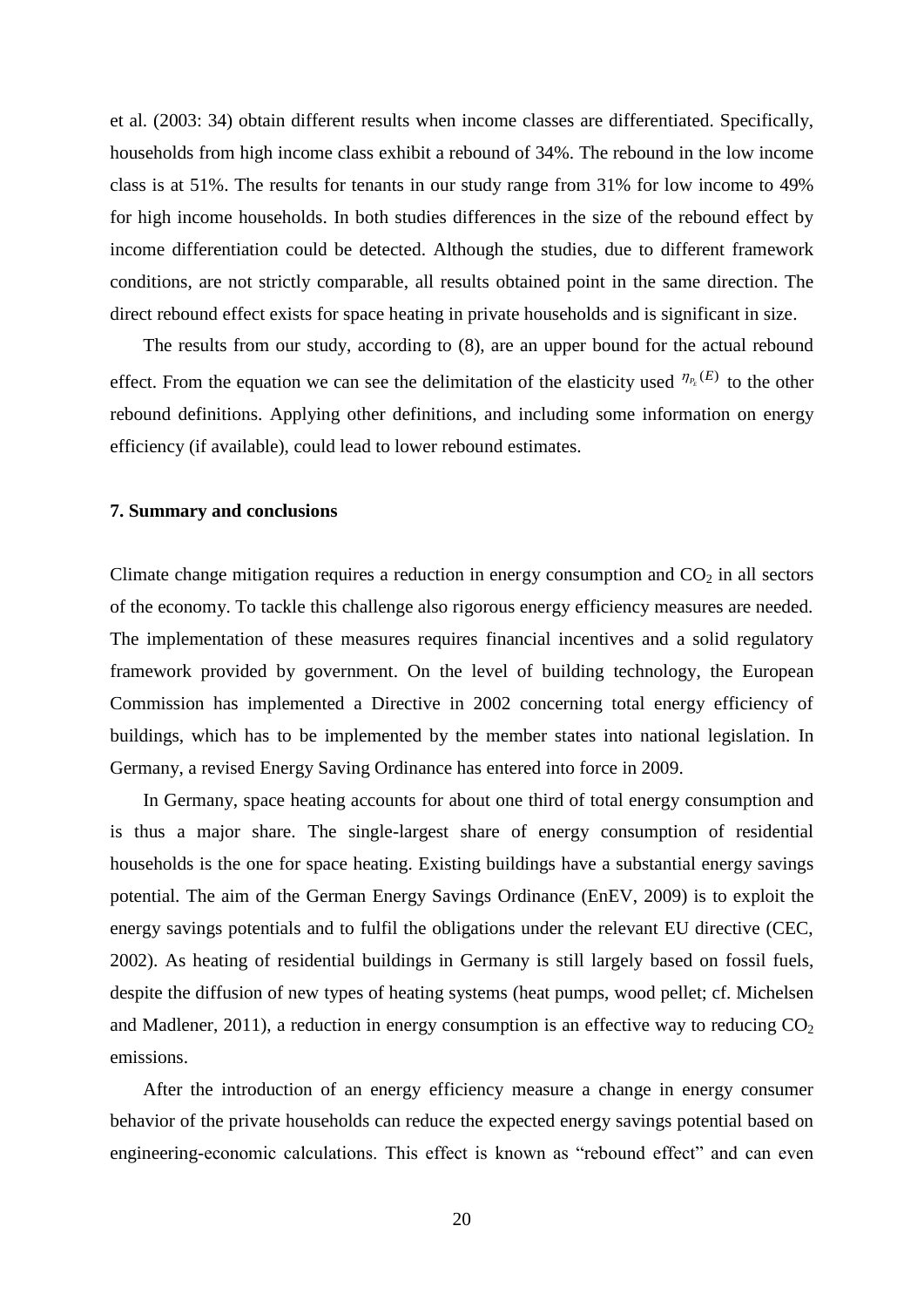lead to an increase in energy consumption as a consequence of energy efficiency improvements ("backfiring").

In this study, based on panel data, we investigated the size of the rebound rebound effect for space heating in German residential households and thus its relevance for energy and environmental policy-making. To this end, we have briefly described the various types of rebound effects, rebound definitions, and some empirical literature on the rebound effect concerning space heating. Also, we have shown that comparable studies on other countries range from 21% to 43%. In our analysis, we have defined the (direct) rebound effect by energy price elasticities, and discussed several reasons for possible over-estimation of the effect.

Based on the theoretical considerations, we then developed an econometric model. By means of a *fixed effects model*, we estimated the rebound effect based on separate data sets for owners and tenants, which were additionally split by income group (all, low, high). The definition by elasticity of energy demand with respect to energy price allowed us to estimate the size of the rebound effect from the models. The existence of a rebound effect could be confirmed for each group of households considered. The results for all income classes together range from 12% for owners to 40% for tenants. The rebound effect for tenants in the low income class (49%) was the highest estimated. We suspect that the results for the household owners could be upward biased.

Although energy efficiency improvements can provide economic gains to households, the effectiveness of a reduction in energy demand and the related environmental burden depends on behavioral change. Energy efficiency improvements, *ceteris paribus*, induce a reduction in the cost of the energy service concerned. The more energy households demand due to these price reductions, the lower are the improvements to be reaped in terms of environmental impact and energy dependence. The results of our study suggest that only between 51% and 88% of the energy saving potentials in the German residential sector have actually been realized.

Compared to other studies our results are quite similar. We can learn that potentials for climate change mitigation do not only depend on the technical measures adopted, but also very much on behavioral change due to efficiency gains. On the one hand, energy efficiency measures do have the potential to reduce energy consumption, but on the other hand can be disputed in terms of their effectiveness due to the rebound effect.

Overall, the results indicate that political measures for reaping the benefits from energy efficiency improvements, unless coupled with rebound-reducing measures (cap-and-trade,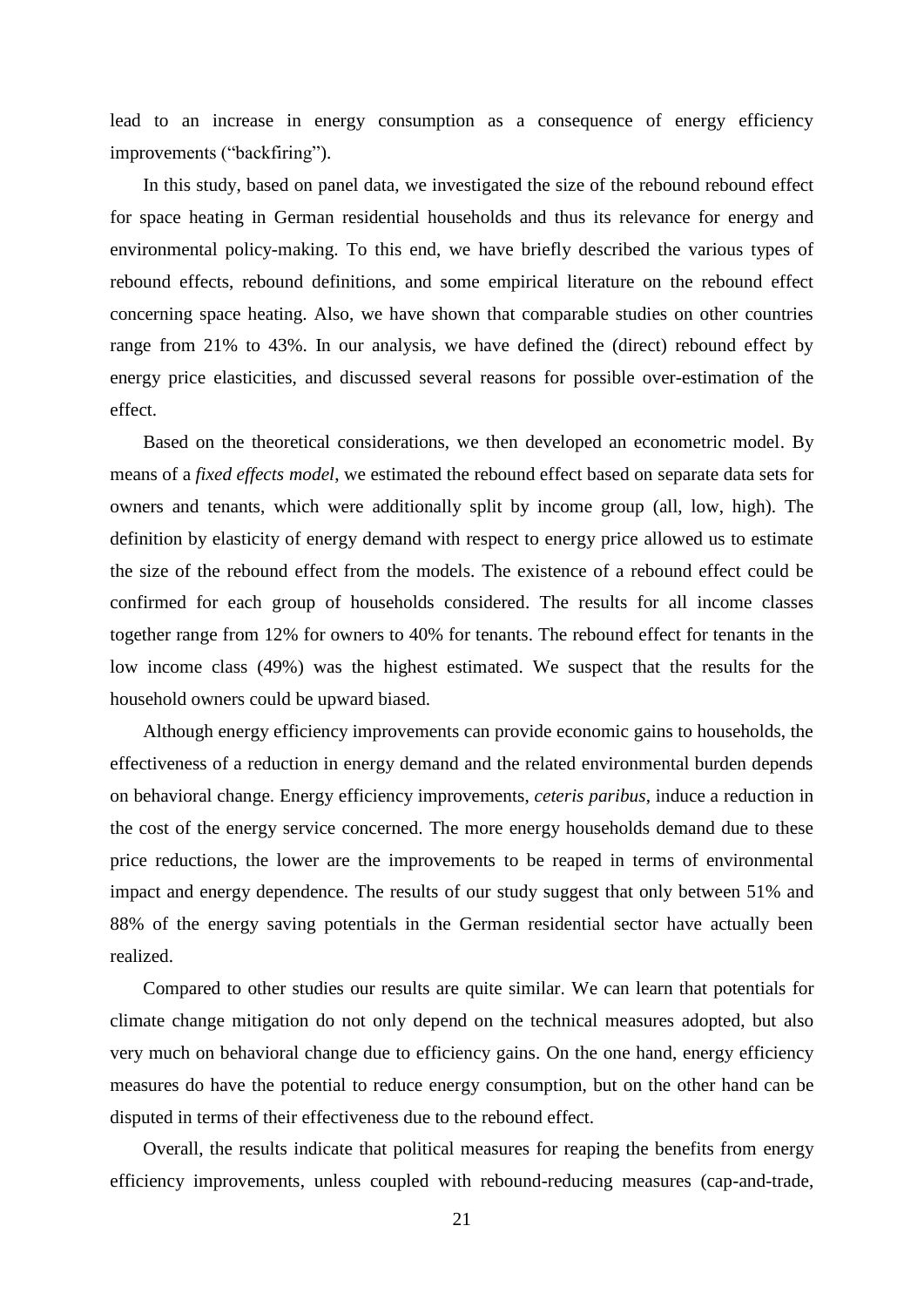information campaigns etc.), may contribute only to a limited extent to the reduction in energy demand. On the basis of our results it becomes evident that the prevailing political measures need to be refined, adapted, and extended. In particular, after the Climate Conference in Copenhagen, the existence of the rebound effect should be moved into the consciousness of the people and induce energy policy measures that adequately take into account the behavior of energy consumers, and that discriminate by ownership and disposable income of households.

## **Acknowledgments**

The authors gratefully acknowledge fruitful comments received from participants in the Enerday 2011 conference in Dresden, Germany, April 8, 2011, as well as the ESEE 2011 conference in Istanbul, turkey, June 14-17, 2011. They also would like to thank DIW Berlin for granting a license to make use of the SOEP data that made this research possible.

## **References**

- Alcott B., Madlener R. (2009), Energy rebound and economic growth: A review of the main issues and research needs, *Energy*, 34 (3), 370-376.
- Becker G. S. (1965), A theory of the allocation of time, *The Economic Journal*, 75 (299), 493- 517.
- Brookes L. (1990), The greenhouse effect: the fallacies in the energy efficient solution, *Energy Policy*, 18 (2), 199-201.
- Cameron A.C., Trivedi P.K. (2005). *Microeconometrics: Methods and Applications*, 1<sup>st</sup> Ed., Cambridge University Press, Cambridge.
- CEC (2002), Directive 2002/91/EC of the European Parliament and of the Council of 16 December 2002 on the Total Energy Efficiency of Buildings, OJ No. L1 p.65, Commission of the European Communities, Brussels.
- Drukker D. M. (2003), Testing for serial correlation in linear panel-data models, *Stata Journal*, 3 (2), 168-177.
- EnEV (2009). Energieeinsparverordnung für Gebäude. Verordnung über energiesparenden Wärmeschutz und energiesparende Anlagentechnik bei Gebäuden (Energieeinsparverordnung, EnEV).
- Frondel M., Peters J., Vance C. (2007), Identifying the Rebound: Theoretical Issues and Empirical Evidence from a German Household Panel. RWI Discussion Papers No. 57,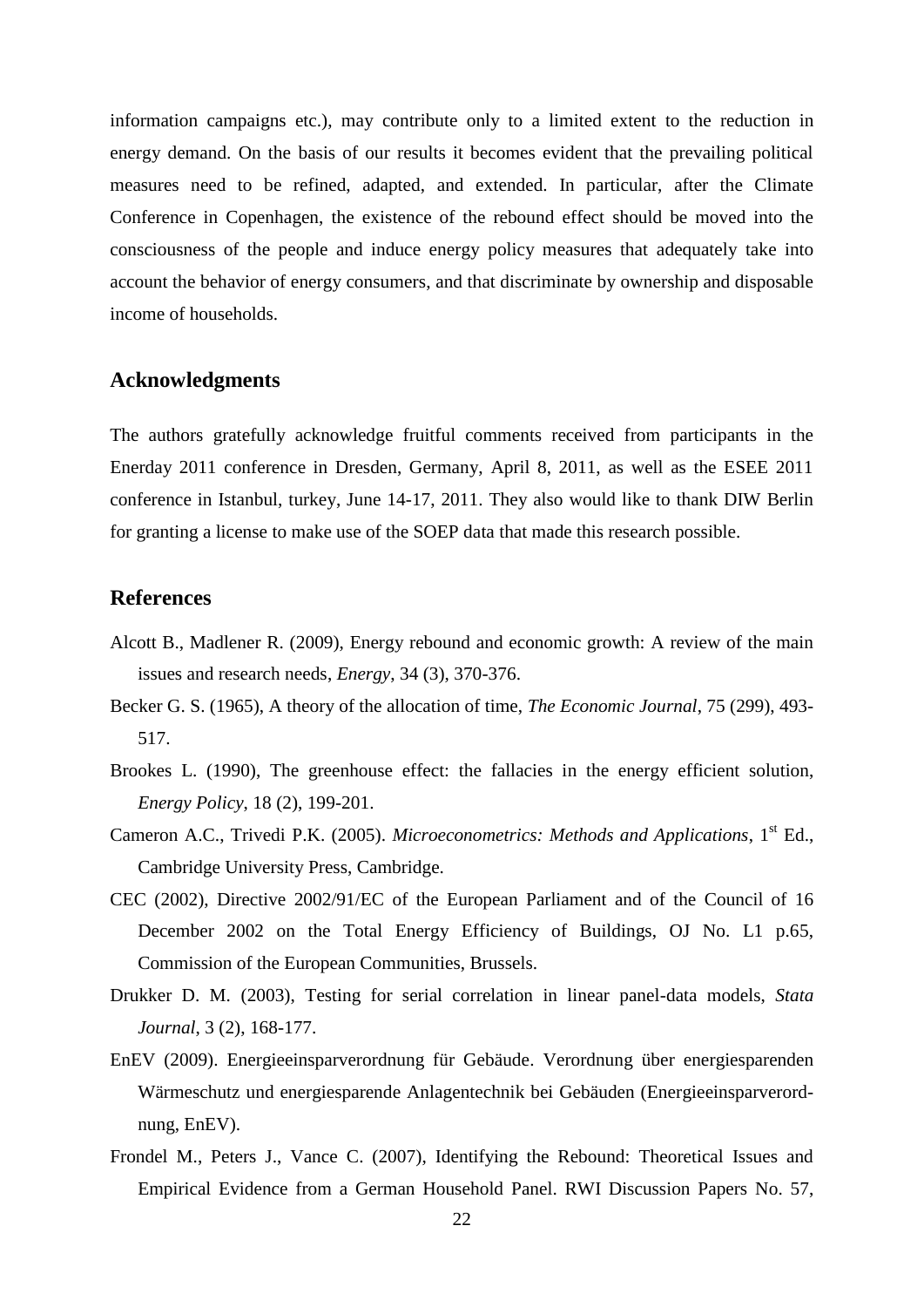RWI Essen, Essen, Germany, February.

- Guertin C., Kumbhakar S. C., Duraiappah A. K. (2003), Determining Demand for Energy Services: Investigating income-driven behaviours. International Institute for Sustainable Development (IISD), Winnipeg, Manitoba, Canada, January.
- Haas R., Biermayr P. (2000), The rebound effect for space heating: Empirical evidence from Austria. *Energy Policy*, 28 (6-7), 403-410.
- Haisken-DeNew J. P., Frick J. R. (Eds.) (2005), DTC Desktop Companion to the German Socio-Economic Panel. Version 8.0, December. URL: http://www.diw.de/documents/ dokumentenarchiv/17/diw\_01.c.38951.de/dtc.409713.pdf (accessed Nov 27, 2009).
- Hauertmann M. (2010), Nachweis des Rebound-Effektes für Raumwärme in deutschen Haushalten, Study Thesis, Institute for Future Energy Consumer Needs and Behavior (FCN), RWTH Aachen University, April.
- Herring H. (2009), *Energy Efficiency and Sustainable Consumption*. 1<sup>st</sup> ed., Houndsmill, Basingstoke: Palgrave Macmillan.
- Khazzoom J. D. (1980), Economic implications of mandated efficiency in standards or household appliances, *The Energy Journal*, 1 (4), 21-40.
- Michelsen C., Madlener R. (2011). Homeowners' Preferences for Adopting Residential Heating Systems: A Discrete Choice Analysis for Germany, FCN Working Paper No. 9/2011, Institute for Future Energy Consumer Needs and Behavior, RWTH Aachen University, May.
- Milne G., Boardman B. (2000), Making cold homes warmer: The effect of energy efficiency improvements in low-income homes, *Energy Policy*, 28 (6-7), 411-424.
- Nesbakken R. (2001), Energy consumption for space heating: A discrete-continuous approach, *Scandinavian Journal of Economics*, 103 (1), 165-184.
- Newey W., West K. (1987), A simple, positive semi-definite, heteroscedastic and autocorrelation consistent covariance matrix, *Econometrica*, 55 (2), 703-708.
- Patterson M. G. (1996), What is energy efficiency: concepts, indicators and methodolgical issues, *Energy Policy*, 24 (5), 377-390.
- Recknagel H., Schramek E.-R., Sprenger E. (2007), *Taschenbuch für Heizung und Klimatechnik: einschließlich Warmwasser- und Kältetechnik*, 73. Ausgabe, München: Oldenburg Industrieverlag.
- Saunders H. D. (1992), The Khazzoom-Brookes postulate and neoclassical growth, *The Energy Journal*, 13 (4) 131-148.
- SOEP (Sozio-ökonomisches Panel) (2009). Deutsches Institut für Wirtschaftsforschung (DIW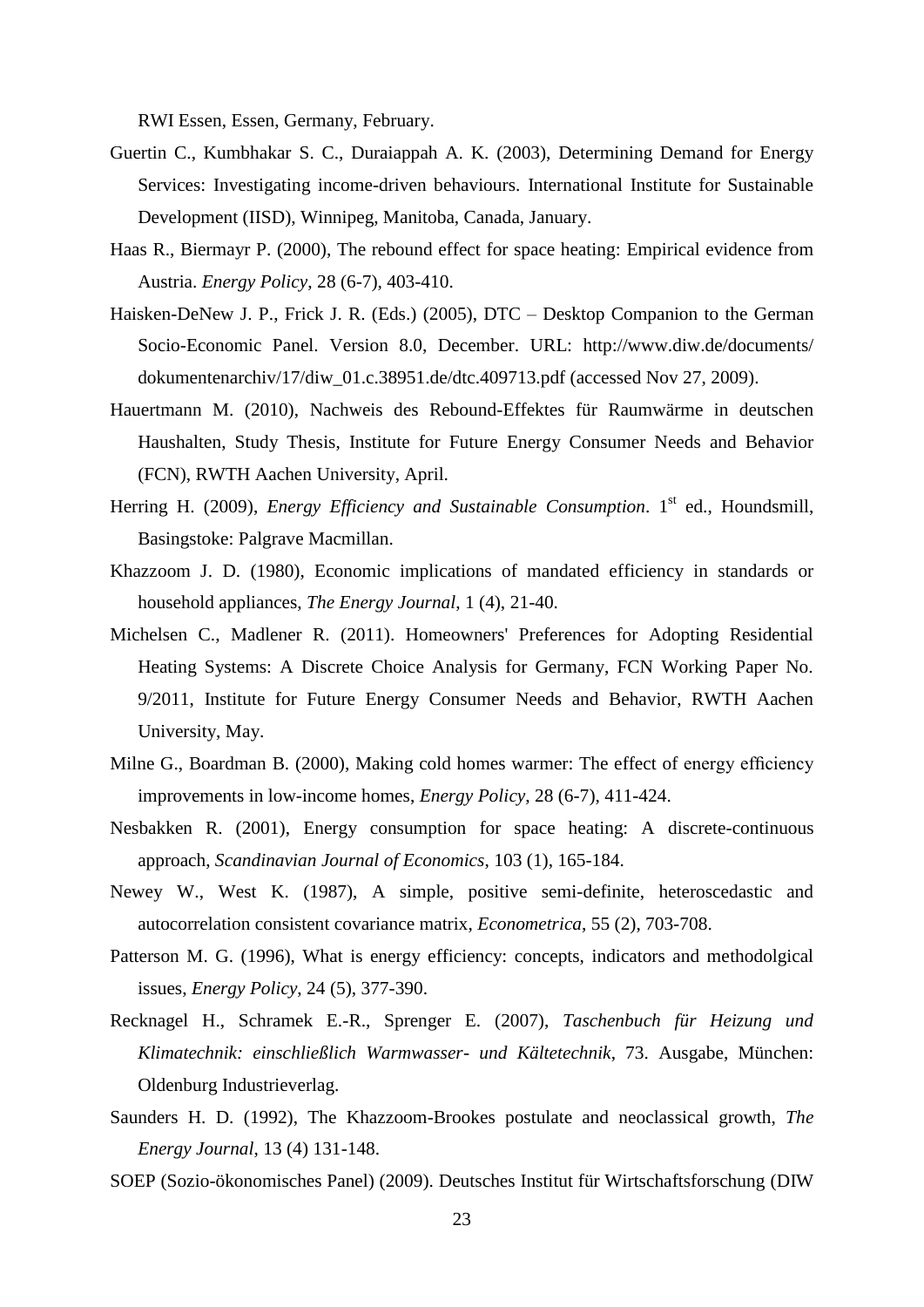Berlin), URL: www.diw.de/de/soep (accessed Nov 27, 2009).

- Sorrell S., Dimitropoulos J. (2007), UKERC Review of Evidence for the Rebound Effect, Technical Report 2: Econometric studies. UK Energy Research Centre, London.
- Sorrell S., Dimitropoulos J. (2008). The rebound effect: Microeconomic definitions, limitations and extensions, *Ecological Economics*, 65, 636-649.
- Sorrell S., Dimitropoulos J., Sommerville M. (2009), Empirical estimates of the direct rebound effect: A review, *Energy Policy*, 37 (4), 1356-1371.
- Stata Corp. (2003). Stata Base Reference Manual: Release 8, Volume 1, Stata Press, College Station, USA.
- Statistical Office (2009). Verbraucherpreisindex für Deutschland: Lange Reihen ab 1948 September 2009, URL: https://www-ec.destatis.de/csp/shop/sfg/ bpm.html.cms.cBroker.cls?cmspath=struktur,vollanzeige.csp&ID=1024837 (last accessed November 27, 2009).
- Wagner G. G., Göbel J., Krause P., Pischner R., Sieber I. (2008), Das Sozio-oekonomische Panel (SOEP): Multidisziplinares Haushaltspanel und Kohortenstudie für Deutschland – Eine Einführung (für neue Datennutzer) mit einem Ausblick (für erfahrene Anwender), *Wirtschafts- und Sozialstatistisches Archiv*, 2, 301-328. URL: http://www.springerlink.com/content/b816n2847x708677 (accessed Nov 27, 2009).
- Wooldridge J. M. (2002), Econometric Analysis of Cross Section and Panel Data, MIT Press: Cambridge, Mass.
- Yaffee R. (2003), A Primer for Panel Data Analysis, New York University, URL: http://www.nyu.edu/its/pubs/connect/fall03/yaffee\_primer.html (accessed Nov 23, 2009).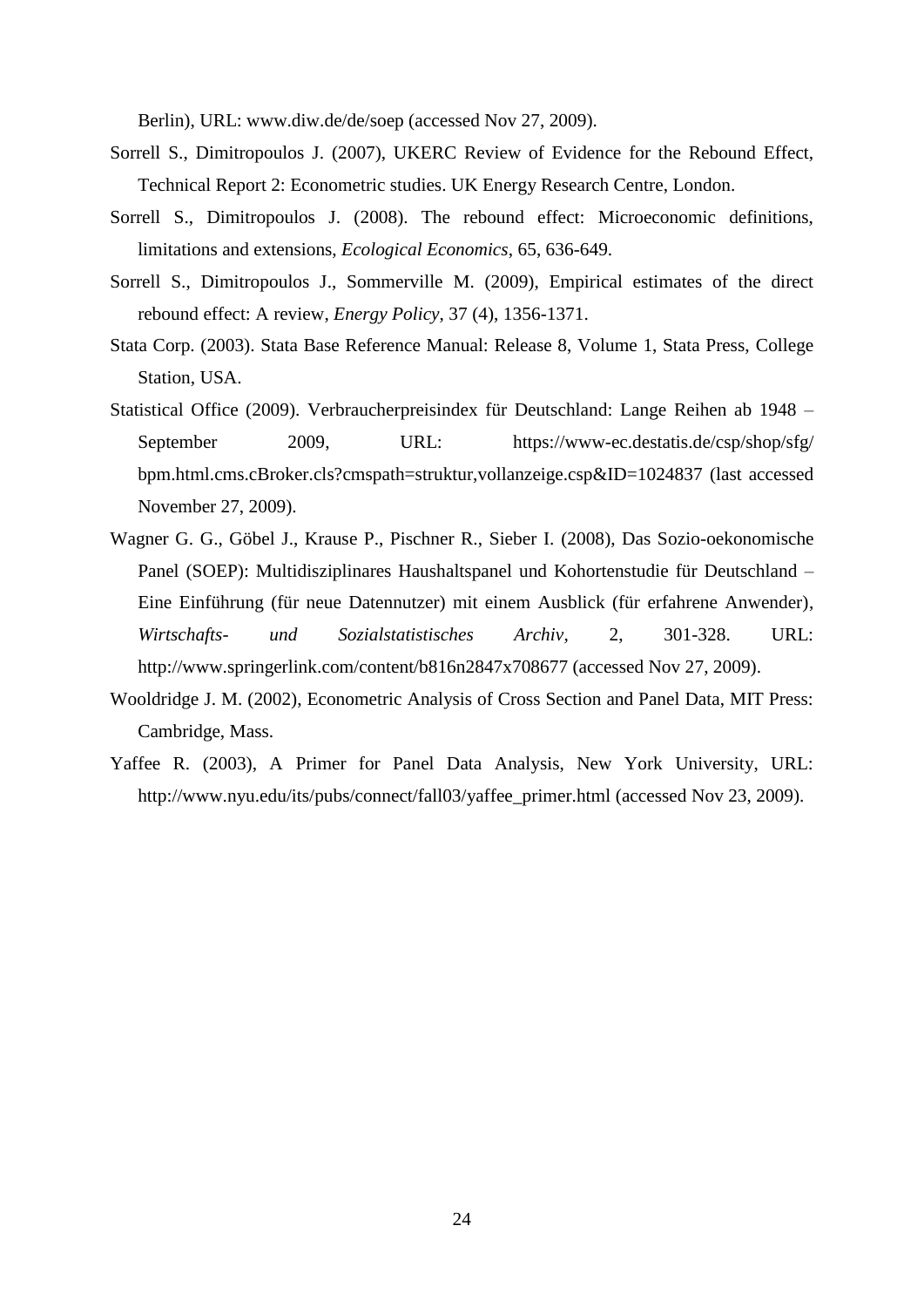## **Appendix**

## **A.1 Homoscedasticity**

A test for heteroscedasticity of the dependent variables for owners (plot a) and tenants (plot b) is depicted in Figure A.1, allowing for a visual inspection of the distribution. The symmetry plots measure the distance above the median for the *i*th value against the distance below the median for the *i*th value. As can be seen both distributions are highly non-symmetric, the owner symmetry plot even more so than the one for the tenants.





(a) Owners



(b) Tenants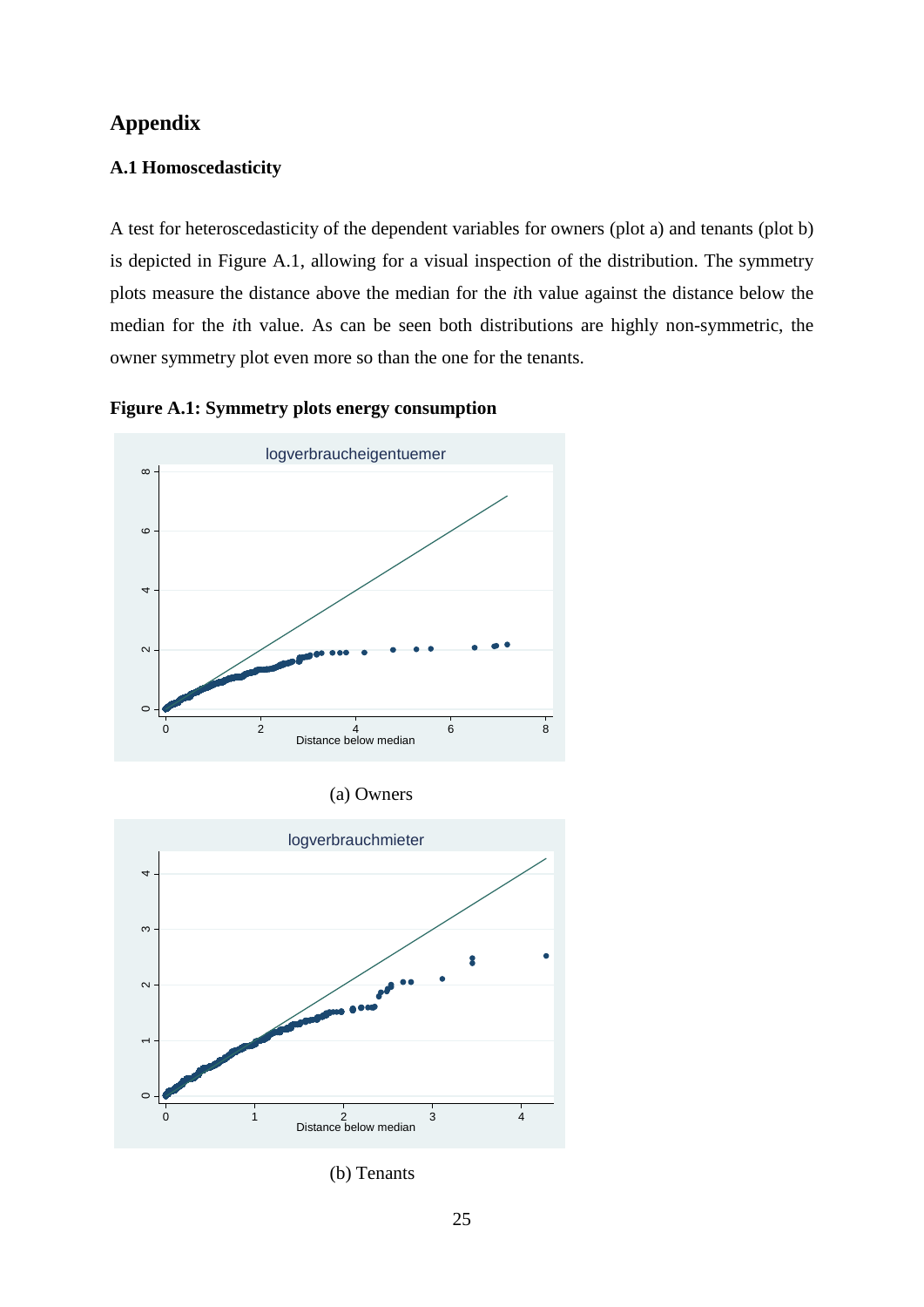





## **List of FCN Working Papers**

### **2011**

- Sorda G., Sunak Y., Madlener R. (2011). A Spatial MAS Simulation to Evaluate the Promotion of Electricity from Agricultural Biogas Plants in Germany, FCN Working Paper No. 1/2011, Institute for Future Energy Consumer Needs and Behavior, RWTH Aachen University, January.
- Madlener R., Hauertmann M. (2011). Rebound Effects in German Residential Heating: Do Ownership and Income Matter?, FCN Working Paper No. 2/2011, Institute for Future Energy Consumer Needs and Behavior, RWTH Aachen University, February.

### **2010**

- Lang J., Madlener R. (2010). Relevance of Risk Capital and Margining for the Valuation of Power Plants: Cash Requirements for Credit Risk Mitigation, FCN Working Paper No. 1/2010, Institute for Future Energy Consumer Needs and Behavior, RWTH Aachen University, February.
- Michelsen C., Madlener R. (2010). Integrated Theoretical Framework for a Homeowner's Decision in Favor of an Innovative Residential Heating System, FCN Working Paper No. 2/2010, Institute for Future Energy Consumer Needs and Behavior, RWTH Aachen University, February.
- Harmsen van Hout M.J.W., Herings P.J.-J., Dellaert B.G.C. (2010). The Structure of Online Consumer Communication Networks, FCN Working Paper No. 3/2010, Institute for Future Energy Consumer Needs and Behavior, RWTH Aachen University, March.
- Madlener R., Neustadt I. (2010). Renewable Energy Policy in the Presence of Innovation: Does Government Pre-Commitment Matter?, FCN Working Paper No. 4/2010, Institute for Future Energy Consumer Needs and Behavior, RWTH Aachen University, April (revised June 2010).
- Harmsen-van Hout M.J.W., Dellaert B.G.C., Herings, P.J.-J. (2010). Behavioral Effects in Individual Decisions of Network Formation: Complexity Reduces Payoff Orientation and Social Preferences, FCN Working Paper No. 5/2010, Institute for Future Energy Consumer Needs and Behavior, RWTH Aachen University, May.
- Lohwasser R., Madlener R. (2010). Relating R&D and Investment Policies to CCS Market Diffusion Through Two-Factor Learning, FCN Working Paper No. 6/2010, Institute for Future Energy Consumer Needs and Behavior, RWTH Aachen University, June.
- Rohlfs W., Madlener R. (2010). Valuation of CCS-Ready Coal-Fired Power Plants: A Multi-Dimensional Real Options Approach, FCN Working Paper No. 7/2010, Institute for Future Energy Consumer Needs and Behavior, RWTH Aachen University, July.
- Rohlfs W., Madlener R. (2010). Cost Effectiveness of Carbon Capture-Ready Coal Power Plants with Delayed Retrofit, FCN Working Paper No. 8/2010, Institute for Future Energy Consumer Needs and Behavior, RWTH Aachen University, August.
- Gampert M., Madlener R. (2010). Pan-European Management of Electricity Portfolios: Risks and Opportunities of Contract Bundling, FCN Working Paper No. 9/2010, Institute for Future Energy Consumer Needs and Behavior, RWTH Aachen University, August.
- Glensk B., Madlener R. (2010). Fuzzy Portfolio Optimization for Power Generation Assets, FCN Working Paper No. 10/2010, Institute for Future Energy Consumer Needs and Behavior, RWTH Aachen University, August.
- Lang J., Madlener R. (2010). Portfolio Optimization for Power Plants: The Impact of Credit Risk Mitigation and Margining, FCN Working Paper No. 11/2010, Institute for Future Energy Consumer Needs and Behavior, RWTH Aachen University, September.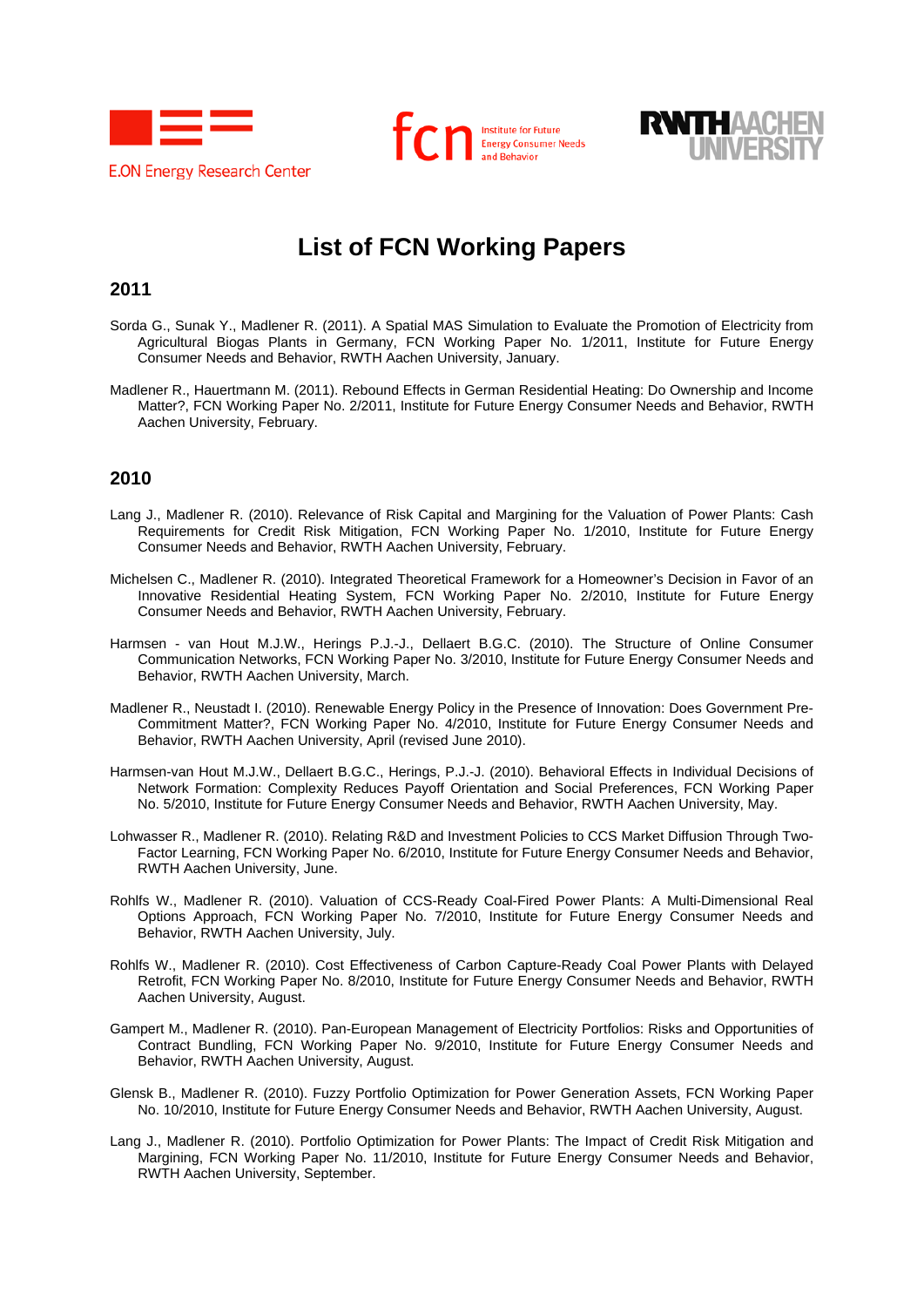- Westner G., Madlener R. (2010). Investment in New Power Generation Under Uncertainty: Benefits of CHP vs. Condensing Plants in a Copula-Based Analysis, FCN Working Paper No. 12/2010, Institute for Future Energy Consumer Needs and Behavior, RWTH Aachen University, September.
- Bellmann E., Lang J., Madlener R. (2010). Cost Evaluation of Credit Risk Securitization in the Electricity Industry: Credit Default Acceptance vs. Margining Costs, FCN Working Paper No. 13/2010, Institute for Future Energy Consumer Needs and Behavior, RWTH Aachen University, September.
- Ernst C.-S., Lunz B., Hackbarth A., Madlener R., Sauer D.-U., Eckstein L. (2010). Optimal Battery Size for Serial Plug-in Hybrid Vehicles: A Model-Based Economic Analysis for Germany, FCN Working Paper No. 14/2010, Institute for Future Energy Consumer Needs and Behavior, RWTH Aachen University, October.
- Harmsen van Hout M.J.W., Herings P.J.-J., Dellaert B.G.C. (2010). Communication Network Formation with Link Specificity and Value Transferability, FCN Working Paper No. 15/2010, Institute for Future Energy Consumer Needs and Behavior, RWTH Aachen University, November.
- Paulun T., Feess E., Madlener R. (2010). Why Higher Price Sensitivity of Consumers May Increase Average Prices: An Analysis of the European Electricity Market, FCN Working Paper No. 16/2010, Institute for Future Energy Consumer Needs and Behavior, RWTH Aachen University, November.
- Madlener R., Glensk B. (2010). Portfolio Impact of New Power Generation Investments of E.ON in Germany, Sweden and the UK, FCN Working Paper No. 17/2010, Institute for Future Energy Consumer Needs and Behavior, RWTH Aachen University, November.
- Ghosh G., Kwasnica A., Shortle J. (2010). A Laboratory Experiment to Compare Two Market Institutions for Emissions Trading, FCN Working Paper No. 18/2010, Institute for Future Energy Consumer Needs and Behavior, RWTH Aachen University, November.
- Bernstein R., Madlener R. (2010). Short- and Long-Run Electricity Demand Elasticities at the Subsectoral Level: A Cointegration Analysis for German Manufacturing Industries, FCN Working Paper No. 19/2010, Institute for Future Energy Consumer Needs and Behavior, RWTH Aachen University, November.
- Mazur C., Madlener R. (2010). Impact of Plug-in Hybrid Electric Vehicles and Charging Regimes on Power Generation Costs and Emissions in Germany, FCN Working Paper No. 20/2010, Institute for Future Energy Consumer Needs and Behavior, RWTH Aachen University, November.
- Madlener R., Stoverink S. (2010). Power Plant Investments in the Turkish Electricity Sector: A Real Options Approach Taking into Account Market Liberalization, FCN Working Paper No. 21/2010, Institute for Future Energy Consumer Needs and Behavior, RWTH Aachen University, December.
- Melchior T., Madlener R. (2010). Economic Evaluation of IGCC Plants with Hot Gas Cleaning, FCN Working Paper No. 22/2010, Institute for Future Energy Consumer Needs and Behavior, RWTH Aachen University, December.
- Lüschen A., Madlener R. (2010). Economics of Biomass Co-Firing in New Hard Coal Power Plants in Germany, FCN Working Paper No. 23/2010, Institute for Future Energy Consumer Needs and Behavior, RWTH Aachen University, December.
- Madlener R., Tomm V. (2010). Electricity Consumption of an Ageing Society: Empirical Evidence from a Swiss Household Survey, FCN Working Paper No. 24/2010, Institute for Future Energy Consumer Needs and Behavior, RWTH Aachen University, December.
- Tomm V., Madlener R. (2010). Appliance Endowment and User Behaviour by Age Group: Insights from a Swiss Micro-Survey on Residential Electricity Demand, FCN Working Paper No. 25/2010, Institute for Future Energy Consumer Needs and Behavior, RWTH Aachen University, December.
- Hinrichs H., Madlener R., Pearson P. (2010). Liberalisation of Germany's Electricity System and the Ways Forward of the Unbundling Process: A Historical Perspective and an Outlook, FCN Working Paper No. 26/2010, Institute for Future Energy Consumer Needs and Behavior, RWTH Aachen University, December.
- Achtnicht M. (2010). Do Environmental Benefits Matter? A Choice Experiment Among House Owners in Germany, FCN Working Paper No. 27/2010, Institute for Future Energy Consumer Needs and Behavior, RWTH Aachen University, December.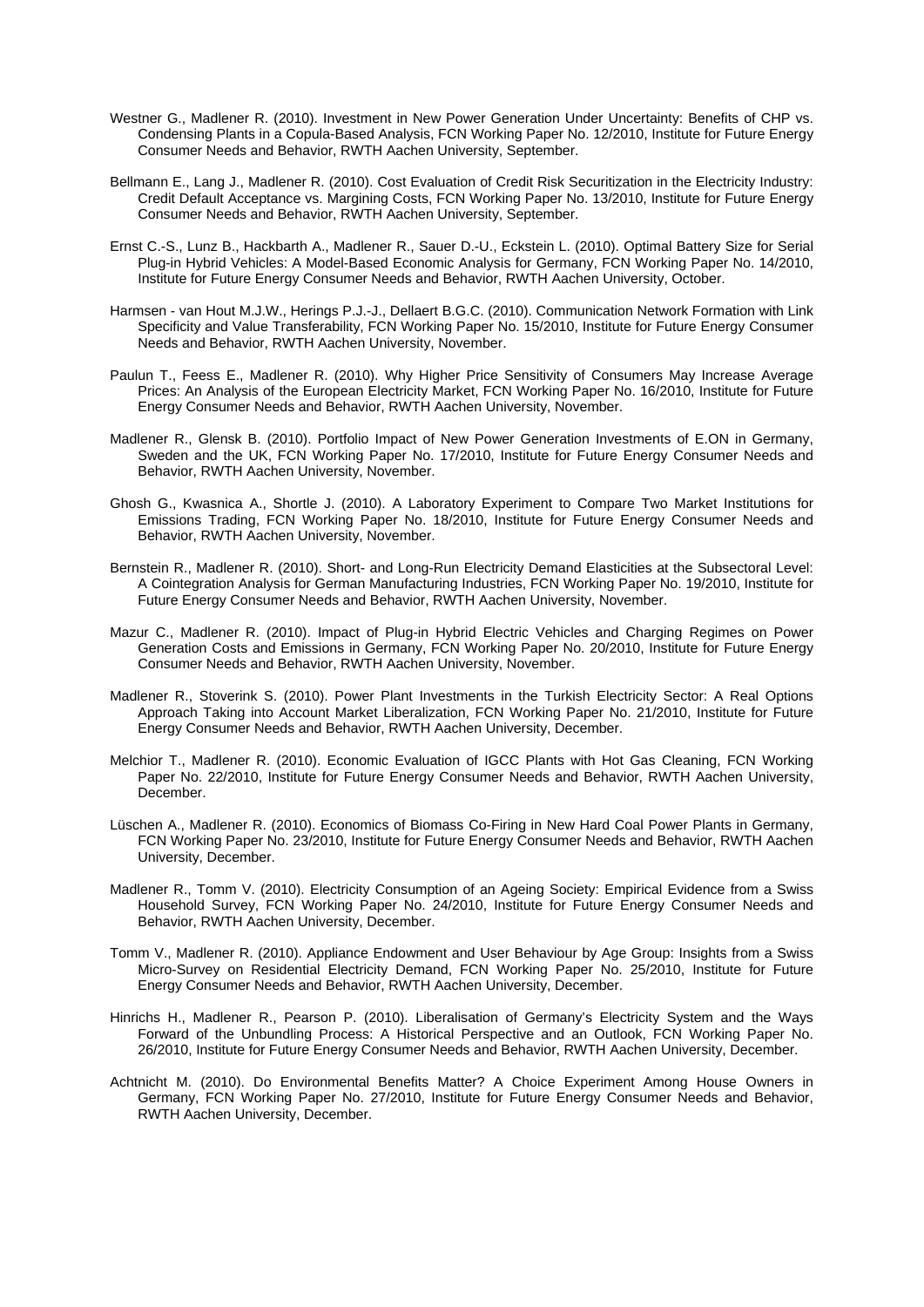#### **2009**

- Madlener R., Mathar T. (2009). Development Trends and Economics of Concentrating Solar Power Generation Technologies: A Comparative Analysis, FCN Working Paper No. 1/2009, Institute for Future Energy Consumer Needs and Behavior, RWTH Aachen University, November.
- Madlener R., Latz J. (2009). Centralized and Integrated Decentralized Compressed Air Energy Storage for Enhanced Grid Integration of Wind Power, FCN Working Paper No. 2/2009, Institute for Future Energy Consumer Needs and Behavior, RWTH Aachen University, November (revised September 2010).
- Kraemer C., Madlener R. (2009). Using Fuzzy Real Options Valuation for Assessing Investments in NGCC and CCS Energy Conversion Technology, FCN Working Paper No. 3/2009, Institute for Future Energy Consumer Needs and Behavior, RWTH Aachen University, November.
- Westner G., Madlener R. (2009). Development of Cogeneration in Germany: A Dynamic Portfolio Analysis Based on the New Regulatory Framework, FCN Working Paper No. 4/2009, Institute for Future Energy Consumer Needs and Behavior, RWTH Aachen University, November (revised March 2010).
- Westner G., Madlener R. (2009). The Benefit of Regional Diversification of Cogeneration Investments in Europe: A Mean-Variance Portfolio Analysis, FCN Working Paper No. 5/2009, Institute for Future Energy Consumer Needs and Behavior, RWTH Aachen University, November (revised March 2010).
- Lohwasser R., Madlener R. (2009). Simulation of the European Electricity Market and CCS Development with the HECTOR Model, FCN Working Paper No. 6/2009, Institute for Future Energy Consumer Needs and Behavior, RWTH Aachen University, November.
- Lohwasser R., Madlener R. (2009). Impact of CCS on the Economics of Coal-Fired Power Plants Why Investment Costs Do and Efficiency Doesn't Matter, FCN Working Paper No. 7/2009, Institute for Future Energy Consumer Needs and Behavior, RWTH Aachen University, November.
- Holtermann T., Madlener R. (2009). Assessment of the Technological Development and Economic Potential of Photobioreactors, FCN Working Paper No. 8/2009, Institute for Future Energy Consumer Needs and Behavior, RWTH Aachen University, November.
- Ghosh G., Carriazo F. (2009). A Comparison of Three Methods of Estimation in the Context of Spatial Modeling, FCN Working Paper No. 9/2009, Institute for Future Energy Consumer Needs and Behavior, RWTH Aachen University, November.
- Ghosh G., Shortle J. (2009). Water Quality Trading when Nonpoint Pollution Loads are Stochastic, FCN Working Paper No. 10/2009, Institute for Future Energy Consumer Needs and Behavior, RWTH Aachen University, November.
- Ghosh G., Ribaudo M., Shortle J. (2009). Do Baseline Requirements hinder Trades in Water Quality Trading Programs?, FCN Working Paper No. 11/2009, Institute for Future Energy Consumer Needs and Behavior, RWTH Aachen University, November.
- Madlener R., Glensk B., Raymond P. (2009). Investigation of E.ON's Power Generation Assets by Using Mean-Variance Portfolio Analysis, FCN Working Paper No. 12/2009, Institute for Future Energy Consumer Needs and Behavior, RWTH Aachen University, November.

### **2008**

- Madlener R., Gao W., Neustadt I., Zweifel P. (2008). Promoting Renewable Electricity Generation in Imperfect Markets: Price vs. Quantity Policies, FCN Working Paper No. 1/2008, Institute for Future Energy Consumer Needs and Behavior, RWTH Aachen University, July (revised May 2009).
- Madlener R., Wenk C. (2008). Efficient Investment Portfolios for the Swiss Electricity Supply Sector, FCN Working Paper No. 2/2008, Institute for Future Energy Consumer Needs and Behavior, RWTH Aachen University, August.
- Omann I., Kowalski K., Bohunovsky L., Madlener R., Stagl S. (2008). The Influence of Social Preferences on Multi-Criteria Evaluation of Energy Scenarios, FCN Working Paper No. 3/2008, Institute for Future Energy Consumer Needs and Behavior, RWTH Aachen University, August.